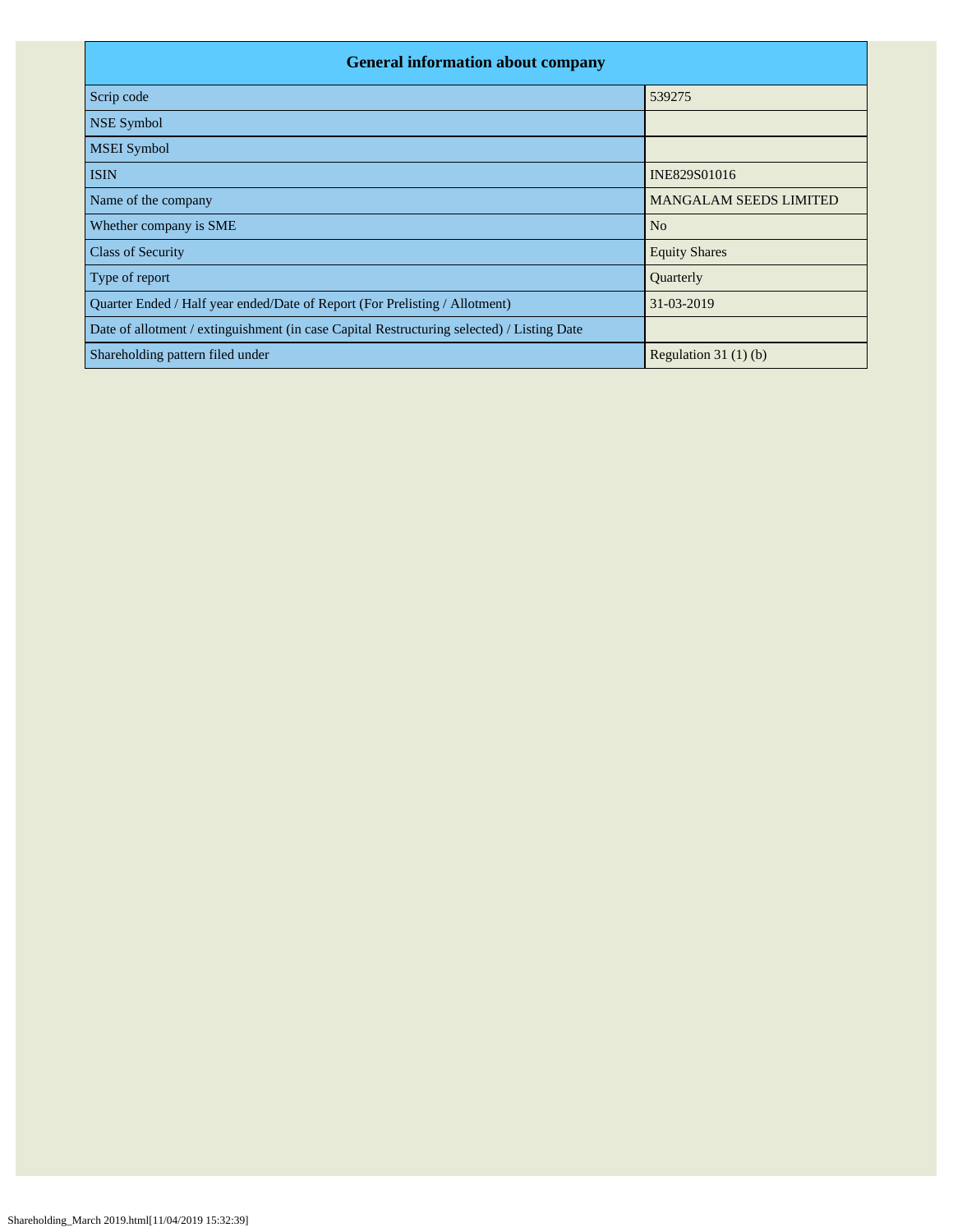|                | <b>Declaration</b>                                                                        |                |                                       |                       |                             |  |  |  |  |  |  |  |
|----------------|-------------------------------------------------------------------------------------------|----------------|---------------------------------------|-----------------------|-----------------------------|--|--|--|--|--|--|--|
| Sr.<br>No.     | Particular                                                                                | Yes/No         | Promoter and<br><b>Promoter Group</b> | Public<br>shareholder | Non Promoter-<br>Non Public |  |  |  |  |  |  |  |
| 1              | Whether the Listed Entity has issued any partly paid up shares?                           | N <sub>o</sub> | N <sub>o</sub>                        | No                    | N <sub>o</sub>              |  |  |  |  |  |  |  |
| $\overline{2}$ | Whether the Listed Entity has issued any Convertible Securities<br>റ                      | N <sub>o</sub> | No                                    | No                    | No                          |  |  |  |  |  |  |  |
| $\overline{3}$ | Whether the Listed Entity has issued any Warrants?                                        | No             | N <sub>o</sub>                        | N <sub>o</sub>        | N <sub>o</sub>              |  |  |  |  |  |  |  |
| $\overline{4}$ | Whether the Listed Entity has any shares against which<br>depository receipts are issued? | N <sub>o</sub> | N <sub>0</sub>                        | N <sub>0</sub>        | N <sub>0</sub>              |  |  |  |  |  |  |  |
| 5              | Whether the Listed Entity has any shares in locked-in?                                    | Yes            | Yes                                   | No                    | No                          |  |  |  |  |  |  |  |
| 6              | Whether any shares held by promoters are pledge or otherwise<br>encumbered?               | N <sub>o</sub> | N <sub>o</sub>                        |                       |                             |  |  |  |  |  |  |  |
|                | Whether company has equity shares with differential voting<br>rights?                     | N <sub>o</sub> | N <sub>o</sub>                        | No                    | N <sub>o</sub>              |  |  |  |  |  |  |  |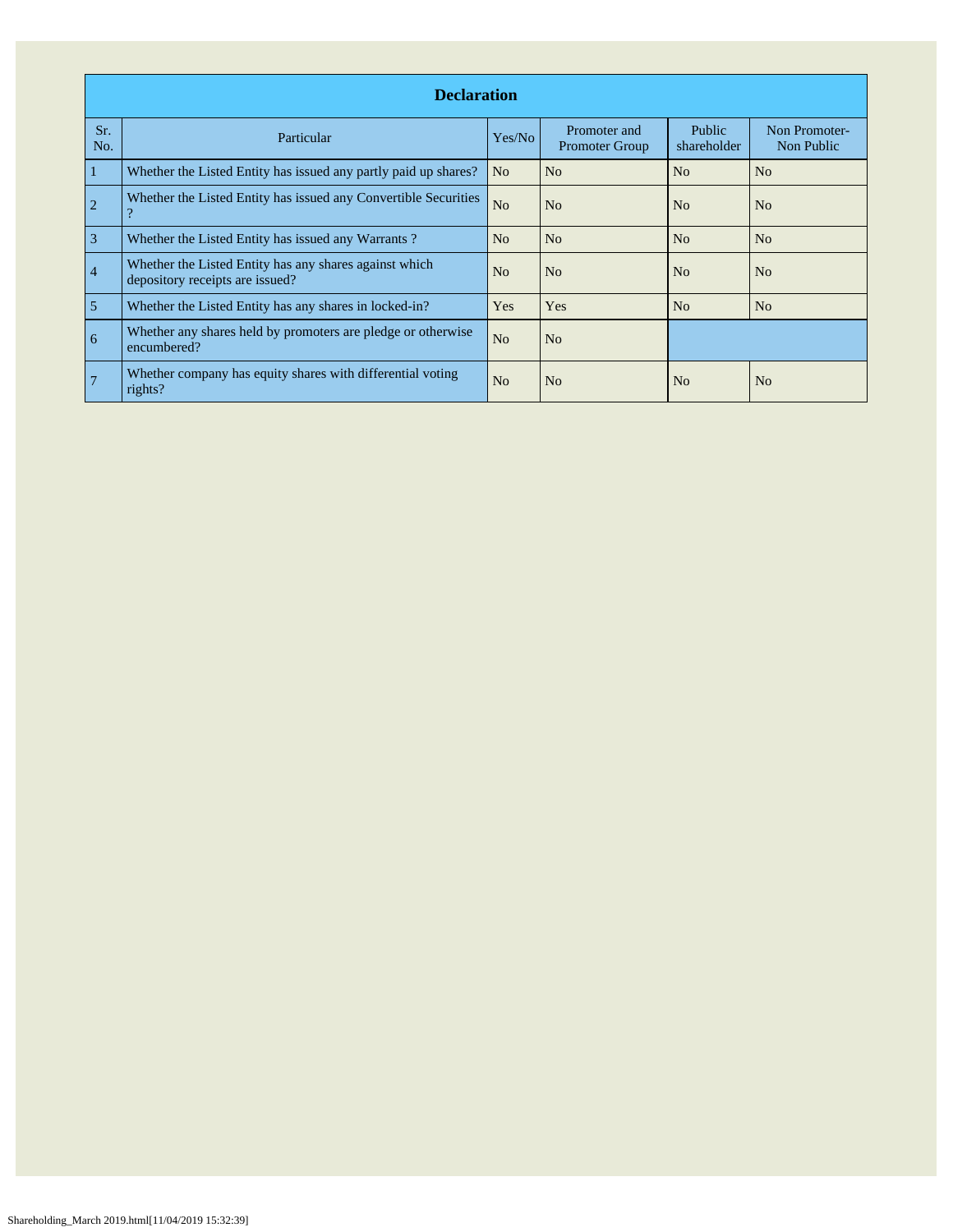|                 | Table I - Summary Statement holding of specified securities |                         |                                                            |                       |                          |                          |                                                                            |                                                                  |               |          |                     |  |  |
|-----------------|-------------------------------------------------------------|-------------------------|------------------------------------------------------------|-----------------------|--------------------------|--------------------------|----------------------------------------------------------------------------|------------------------------------------------------------------|---------------|----------|---------------------|--|--|
|                 | Category<br>of<br>shareholder                               | Nos. Of<br>shareholders | No. of<br>fully paid<br>up equity<br>shares<br>held $(IV)$ | No. Of<br>Partly      | No. Of<br>shares         | Total nos.               | Shareholding as a<br>% of total no. of                                     | Number of Voting Rights held in each<br>class of securities (IX) |               |          |                     |  |  |
| Category<br>(I) |                                                             |                         |                                                            | paid-up<br>equity     | underlying<br>Depository | shares<br>held (VII)     | shares (calculated<br>as per SCRR,<br>1957) (VIII) As a<br>% of $(A+B+C2)$ | No of Voting (XIV) Rights                                        |               |          | Total as            |  |  |
|                 | (II)                                                        | (III)                   |                                                            | shares<br>held<br>(V) | Receipts<br>(VI)         | $= (IV) +$<br>$(V)+(VI)$ |                                                                            | Class eg:<br>$\mathbf{X}$                                        | Class<br>eg:y | Total    | a % of<br>$(A+B+C)$ |  |  |
| (A)             | Promoter<br>$\&$<br>Promoter<br>Group                       | 29                      | 7733658                                                    |                       |                          | 7733658                  | 70.43                                                                      | 7733658                                                          |               | 7733658  | 70.43               |  |  |
| (B)             | Public                                                      | 352                     | 3246500                                                    |                       |                          | 3246500                  | 29.57                                                                      | 3246500                                                          |               | 3246500  | 29.57               |  |  |
| (C)             | Non<br>Promoter-<br>Non Public                              |                         |                                                            |                       |                          |                          |                                                                            |                                                                  |               |          |                     |  |  |
| (C1)            | <b>Shares</b><br>underlying<br><b>DRs</b>                   |                         |                                                            |                       |                          |                          |                                                                            |                                                                  |               |          |                     |  |  |
| (C2)            | Shares held<br>by<br>Employee<br><b>Trusts</b>              |                         |                                                            |                       |                          |                          |                                                                            |                                                                  |               |          |                     |  |  |
|                 | Total                                                       | 381                     | 10980158                                                   |                       |                          | 10980158                 | 100                                                                        | 10980158                                                         |               | 10980158 | 100                 |  |  |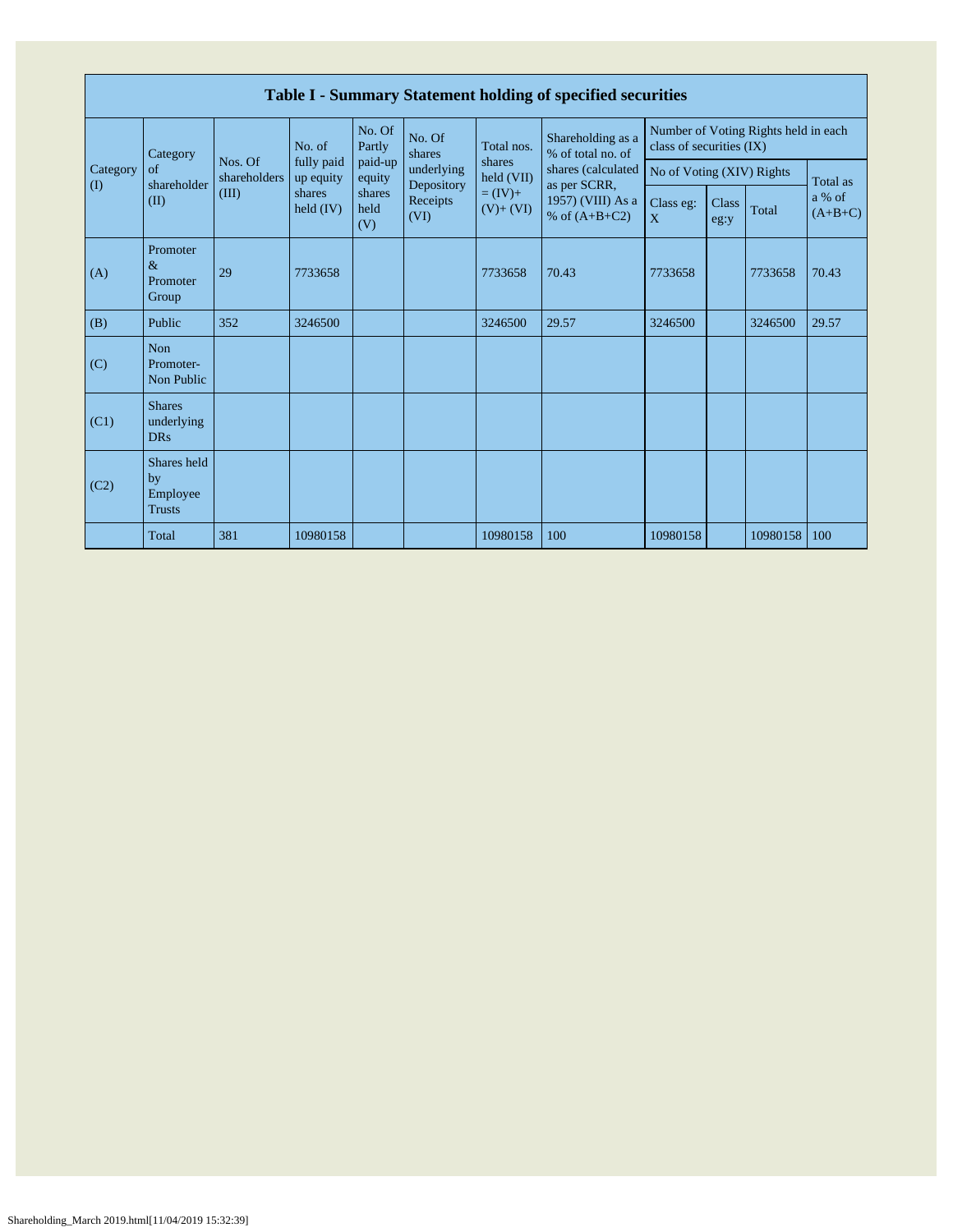| Table I - Summary Statement holding of specified securities |                                                |                                                                                          |                                                                             |                                                                                                               |                                                                                                                                                                               |                                        |                                                           |                         |                                                         |                                                                         |  |  |
|-------------------------------------------------------------|------------------------------------------------|------------------------------------------------------------------------------------------|-----------------------------------------------------------------------------|---------------------------------------------------------------------------------------------------------------|-------------------------------------------------------------------------------------------------------------------------------------------------------------------------------|----------------------------------------|-----------------------------------------------------------|-------------------------|---------------------------------------------------------|-------------------------------------------------------------------------|--|--|
| Category<br>$\left( \mathrm{I}\right)$                      | Category<br>of<br>shareholder<br>(II)          | No. Of<br><b>Shares</b><br>Underlying<br>Outstanding<br>convertible<br>securities<br>(X) | No. of<br><b>Shares</b><br>Underlying<br>Outstanding<br>Warrants<br>$(X_i)$ | No. Of Shares<br>Underlying<br>Outstanding<br>convertible<br>securities and<br>No. Of<br>Warrants (Xi)<br>(a) | Shareholding, as a<br>% assuming full<br>conversion of<br>convertible securities<br>(as a percentage of<br>diluted share capital)<br>$(XI)=(VII)+(X) As$<br>a % of $(A+B+C2)$ | Number of<br>Locked in<br>shares (XII) |                                                           | <b>Shares</b><br>(XIII) | Number of<br>pledged or<br>otherwise<br>encumbered      | Number of<br>equity shares<br>held in<br>dematerialized<br>form $(XIV)$ |  |  |
|                                                             |                                                |                                                                                          |                                                                             |                                                                                                               |                                                                                                                                                                               | No. (a)                                | As $a$<br>$%$ of<br>total<br><b>Shares</b><br>held<br>(b) | No.<br>(a)              | As a<br>$%$ of<br>total<br><b>Shares</b><br>held<br>(b) |                                                                         |  |  |
| (A)                                                         | Promoter<br>$\&$<br>Promoter<br>Group          |                                                                                          |                                                                             |                                                                                                               | 70.43                                                                                                                                                                         | 507000                                 | 6.56                                                      |                         |                                                         | 7733658                                                                 |  |  |
| (B)                                                         | Public                                         |                                                                                          |                                                                             |                                                                                                               | 29.57                                                                                                                                                                         |                                        |                                                           |                         |                                                         | 3246500                                                                 |  |  |
| (C)                                                         | <b>Non</b><br>Promoter-<br>Non Public          |                                                                                          |                                                                             |                                                                                                               |                                                                                                                                                                               |                                        |                                                           |                         |                                                         |                                                                         |  |  |
| (C1)                                                        | <b>Shares</b><br>underlying<br><b>DRs</b>      |                                                                                          |                                                                             |                                                                                                               |                                                                                                                                                                               |                                        |                                                           |                         |                                                         |                                                                         |  |  |
| (C2)                                                        | Shares held<br>by<br>Employee<br><b>Trusts</b> |                                                                                          |                                                                             |                                                                                                               |                                                                                                                                                                               |                                        |                                                           |                         |                                                         |                                                                         |  |  |
|                                                             | Total                                          |                                                                                          |                                                                             |                                                                                                               | 100                                                                                                                                                                           | 507000 4.62                            |                                                           |                         |                                                         | 10980158                                                                |  |  |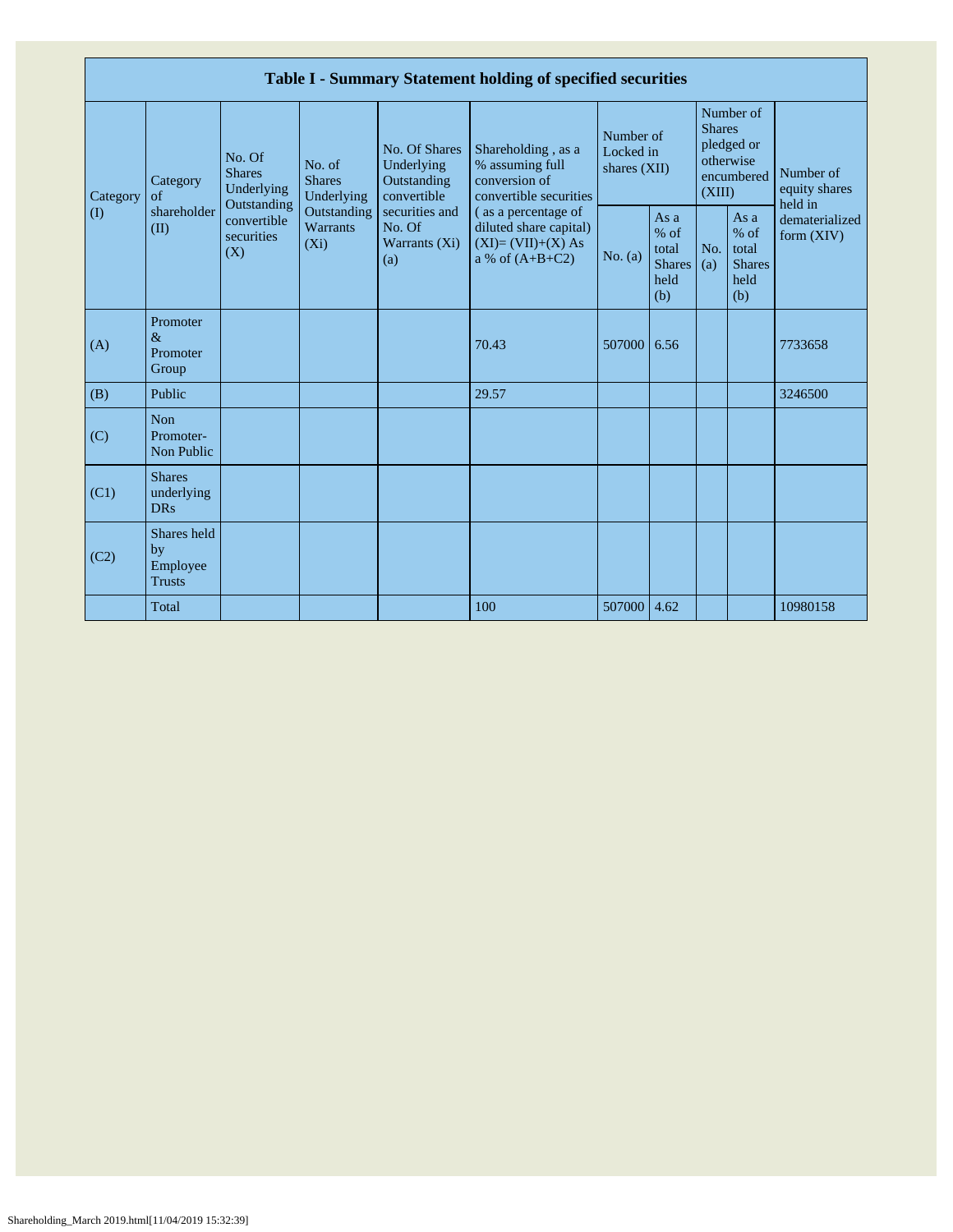|                                                                                                | Table II - Statement showing shareholding pattern of the Promoter and Promoter Group                                |                                  |                                                          |                                       |                                                        |                                            |                                                                        |                           |               |                                      |                                           |
|------------------------------------------------------------------------------------------------|---------------------------------------------------------------------------------------------------------------------|----------------------------------|----------------------------------------------------------|---------------------------------------|--------------------------------------------------------|--------------------------------------------|------------------------------------------------------------------------|---------------------------|---------------|--------------------------------------|-------------------------------------------|
|                                                                                                |                                                                                                                     |                                  |                                                          | No.<br><b>Of</b>                      | No. Of                                                 | Total nos.                                 | Shareholding<br>as a % of                                              | class of securities (IX)  |               | Number of Voting Rights held in each |                                           |
|                                                                                                | Category &                                                                                                          | Nos. Of<br>shareholders<br>(III) | No. of<br>fully paid<br>up equity<br>shares<br>held (IV) | Partly<br>paid-                       | shares<br>underlying<br>Depository<br>Receipts<br>(VI) | shares                                     | total no. of<br>shares                                                 | No of Voting (XIV) Rights |               |                                      | Total                                     |
| Sr.                                                                                            | Name of the<br>Shareholders (I)                                                                                     |                                  |                                                          | up<br>equity<br>shares<br>held<br>(V) |                                                        | held<br>$(VII) =$<br>$(IV)+$<br>$(V)+(VI)$ | (calculated<br>as per SCRR,<br>1957) (VIII)<br>As a % of<br>$(A+B+C2)$ | Class eg:<br>$\mathbf X$  | Class<br>eg:y | Total                                | as a %<br>of<br>Total<br>Voting<br>rights |
| $\mathbf{A}$                                                                                   | Table II - Statement showing shareholding pattern of the Promoter and Promoter Group                                |                                  |                                                          |                                       |                                                        |                                            |                                                                        |                           |               |                                      |                                           |
| (1)                                                                                            | Indian                                                                                                              |                                  |                                                          |                                       |                                                        |                                            |                                                                        |                           |               |                                      |                                           |
| (a)                                                                                            | Individuals/Hindu<br>undivided Family                                                                               | 29                               | 7733658                                                  |                                       |                                                        | 7733658                                    | 70.43                                                                  | 7733658                   |               | 7733658                              | 70.43                                     |
| Sub-Total<br>(A)(1)                                                                            |                                                                                                                     | 29                               | 7733658                                                  |                                       |                                                        | 7733658                                    | 70.43                                                                  | 7733658                   |               | 7733658                              | 70.43                                     |
| (2)                                                                                            | Foreign                                                                                                             |                                  |                                                          |                                       |                                                        |                                            |                                                                        |                           |               |                                      |                                           |
| Total<br>Shareholding<br>of Promoter<br>and<br>Promoter<br>Group $(A)=$<br>$(A)(1)+(A)$<br>(2) |                                                                                                                     | 29                               | 7733658                                                  |                                       |                                                        | 7733658                                    | 70.43                                                                  | 7733658                   |               | 7733658                              | 70.43                                     |
| $\, {\bf B}$                                                                                   | Table III - Statement showing shareholding pattern of the Public shareholder                                        |                                  |                                                          |                                       |                                                        |                                            |                                                                        |                           |               |                                      |                                           |
| (1)                                                                                            | <b>Institutions</b>                                                                                                 |                                  |                                                          |                                       |                                                        |                                            |                                                                        |                           |               |                                      |                                           |
| (3)                                                                                            | Non-institutions                                                                                                    |                                  |                                                          |                                       |                                                        |                                            |                                                                        |                           |               |                                      |                                           |
| (a(i))                                                                                         | Individuals -<br>i.Individual<br>shareholders<br>holding nominal<br>share capital up<br>to Rs. 2 lakhs.             | 308                              | 1214845                                                  |                                       |                                                        | 1214845                                    | 11.06                                                                  | 1214845                   |               | 1214845                              | 11.06                                     |
| (a(ii))                                                                                        | Individuals - ii.<br>Individual<br>shareholders<br>holding nominal<br>share capital in<br>excess of Rs. 2<br>lakhs. | 24                               | 1656600                                                  |                                       |                                                        | 1656600                                    | 15.09                                                                  | 1656600                   |               | 1656600                              | 15.09                                     |
| (b)                                                                                            | NBFCs registered<br>with RBI                                                                                        | 1                                | 1500                                                     |                                       |                                                        | 1500                                       | 0.01                                                                   | 1500                      |               | 1500                                 | 0.01                                      |
| (e)                                                                                            | Any Other<br>(specify)                                                                                              | 19                               | 373555                                                   |                                       |                                                        | 373555                                     | 3.4                                                                    | 373555                    |               | 373555                               | 3.4                                       |
| Sub-Total<br>(B)(3)                                                                            |                                                                                                                     | 352                              | 3246500                                                  |                                       |                                                        | 3246500                                    | 29.57                                                                  | 3246500                   |               | 3246500                              | 29.57                                     |
| <b>Total Public</b><br>Shareholding<br>$(B)=(B)(1)+$<br>$(B)(2)+(B)$<br>(3)                    |                                                                                                                     | 352                              | 3246500                                                  |                                       |                                                        | 3246500                                    | 29.57                                                                  | 3246500                   |               | 3246500                              | 29.57                                     |
| $\mathbf C$                                                                                    | Table IV - Statement showing shareholding pattern of the Non Promoter- Non Public shareholder                       |                                  |                                                          |                                       |                                                        |                                            |                                                                        |                           |               |                                      |                                           |
| Total (<br>$A+B+C2$ )                                                                          |                                                                                                                     | 381                              | 10980158                                                 |                                       |                                                        | 10980158                                   | 100                                                                    | 10980158                  |               | 10980158                             | 100                                       |
| Total                                                                                          |                                                                                                                     | 381                              | 10980158                                                 |                                       |                                                        | 10980158                                   | 100                                                                    | 10980158                  |               | 10980158                             | 100                                       |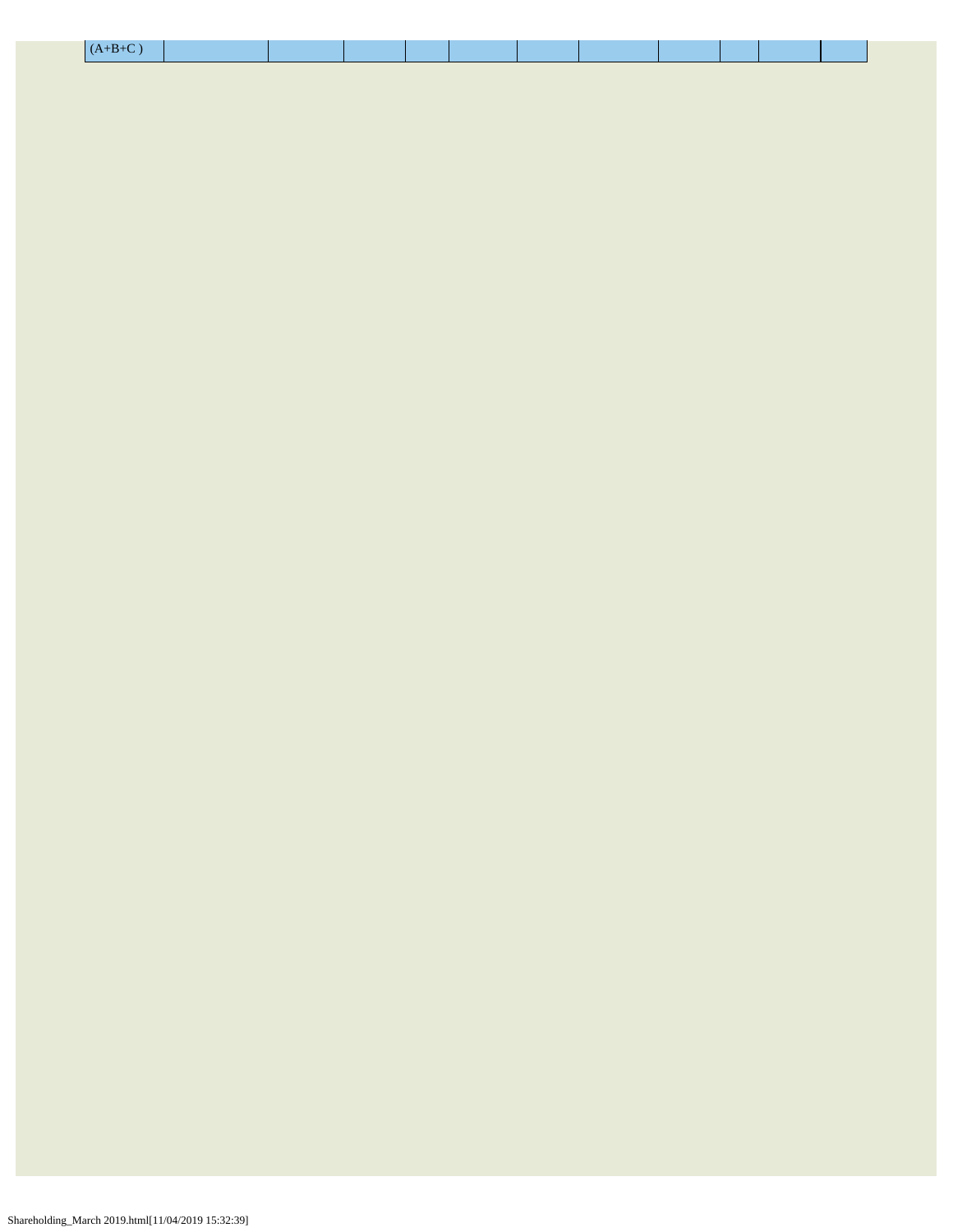| Table II - Statement showing shareholding pattern of the Promoter and Promoter Group    |                                                 |                                                                                         |                                                           |                                                                                               |                                        |                                                       |                                                                               |                                                       |                                       |  |  |  |  |  |
|-----------------------------------------------------------------------------------------|-------------------------------------------------|-----------------------------------------------------------------------------------------|-----------------------------------------------------------|-----------------------------------------------------------------------------------------------|----------------------------------------|-------------------------------------------------------|-------------------------------------------------------------------------------|-------------------------------------------------------|---------------------------------------|--|--|--|--|--|
| Sr.                                                                                     | No. Of<br><b>Shares</b><br>Underlying           | No. of<br><b>Shares</b><br>Underlying                                                   | No. Of Shares<br>Underlying<br>Outstanding<br>convertible | Shareholding, as a %<br>assuming full conversion<br>of convertible securities (               | Number of<br>Locked in<br>shares (XII) |                                                       | Number of<br><b>Shares</b><br>pledged or<br>otherwise<br>encumbered<br>(XIII) |                                                       | Number of<br>equity shares<br>held in |  |  |  |  |  |
|                                                                                         | Outstanding<br>convertible<br>securities<br>(X) | Outstanding<br>securities and<br>Warrants<br>No. Of Warrants<br>$(X_i)$<br>$(Xi)$ $(a)$ |                                                           | as a percentage of diluted<br>share capital) $(XI)$ =<br>$(VII)+(X)$ As a % of<br>$(A+B+C2)$  | No. (a)                                | As a<br>% of<br>total<br><b>Shares</b><br>held<br>(b) | No.<br>(a)                                                                    | As a<br>% of<br>total<br><b>Shares</b><br>held<br>(b) | dematerialized<br>form (XIV)          |  |  |  |  |  |
| $\mathbf{A}$                                                                            |                                                 |                                                                                         |                                                           | Table II - Statement showing shareholding pattern of the Promoter and Promoter Group          |                                        |                                                       |                                                                               |                                                       |                                       |  |  |  |  |  |
| (1)                                                                                     | Indian                                          |                                                                                         |                                                           |                                                                                               |                                        |                                                       |                                                                               |                                                       |                                       |  |  |  |  |  |
| (a)                                                                                     |                                                 |                                                                                         |                                                           | 70.43                                                                                         | 507000                                 | 6.56                                                  |                                                                               |                                                       | 7733658                               |  |  |  |  |  |
| Sub-Total (A)<br>(1)                                                                    |                                                 |                                                                                         |                                                           | 70.43                                                                                         | 507000                                 | 6.56                                                  |                                                                               |                                                       | 7733658                               |  |  |  |  |  |
| (2)                                                                                     | Foreign                                         |                                                                                         |                                                           |                                                                                               |                                        |                                                       |                                                                               |                                                       |                                       |  |  |  |  |  |
| Total<br>Shareholding<br>of Promoter<br>and Promoter<br>Group $(A)=$<br>$(A)(1)+(A)(2)$ |                                                 |                                                                                         |                                                           | 70.43                                                                                         | 507000                                 | 6.56                                                  |                                                                               |                                                       | 7733658                               |  |  |  |  |  |
| $\, {\bf B}$                                                                            |                                                 |                                                                                         |                                                           | Table III - Statement showing shareholding pattern of the Public shareholder                  |                                        |                                                       |                                                                               |                                                       |                                       |  |  |  |  |  |
| (1)                                                                                     | <b>Institutions</b>                             |                                                                                         |                                                           |                                                                                               |                                        |                                                       |                                                                               |                                                       |                                       |  |  |  |  |  |
| (3)                                                                                     | Non-institutions                                |                                                                                         |                                                           |                                                                                               |                                        |                                                       |                                                                               |                                                       |                                       |  |  |  |  |  |
| (a(i))                                                                                  |                                                 |                                                                                         |                                                           | 11.06                                                                                         |                                        |                                                       |                                                                               |                                                       | 1214845                               |  |  |  |  |  |
| (a(ii))                                                                                 |                                                 |                                                                                         |                                                           | 15.09                                                                                         |                                        |                                                       |                                                                               |                                                       | 1656600                               |  |  |  |  |  |
| (b)                                                                                     |                                                 |                                                                                         |                                                           | 0.01                                                                                          |                                        |                                                       |                                                                               |                                                       | 1500                                  |  |  |  |  |  |
| (e)                                                                                     |                                                 |                                                                                         |                                                           | 3.4                                                                                           |                                        |                                                       |                                                                               |                                                       | 373555                                |  |  |  |  |  |
| Sub-Total (B)<br>(3)                                                                    |                                                 |                                                                                         |                                                           | 29.57                                                                                         |                                        |                                                       |                                                                               |                                                       | 3246500                               |  |  |  |  |  |
| <b>Total Public</b><br>Shareholding<br>$(B)=(B)(1)+$<br>$(B)(2)+(B)(3)$                 |                                                 |                                                                                         |                                                           | 29.57                                                                                         |                                        |                                                       |                                                                               |                                                       | 3246500                               |  |  |  |  |  |
| $\mathbf C$                                                                             |                                                 |                                                                                         |                                                           | Table IV - Statement showing shareholding pattern of the Non Promoter- Non Public shareholder |                                        |                                                       |                                                                               |                                                       |                                       |  |  |  |  |  |
| Total (<br>$A+B+C2$ )                                                                   |                                                 |                                                                                         |                                                           | 100                                                                                           | 507000                                 | 4.62                                                  |                                                                               |                                                       | 10980158                              |  |  |  |  |  |
| Total<br>$(A+B+C)$                                                                      |                                                 |                                                                                         |                                                           | 100                                                                                           | 507000                                 | 4.62                                                  |                                                                               |                                                       | 10980158                              |  |  |  |  |  |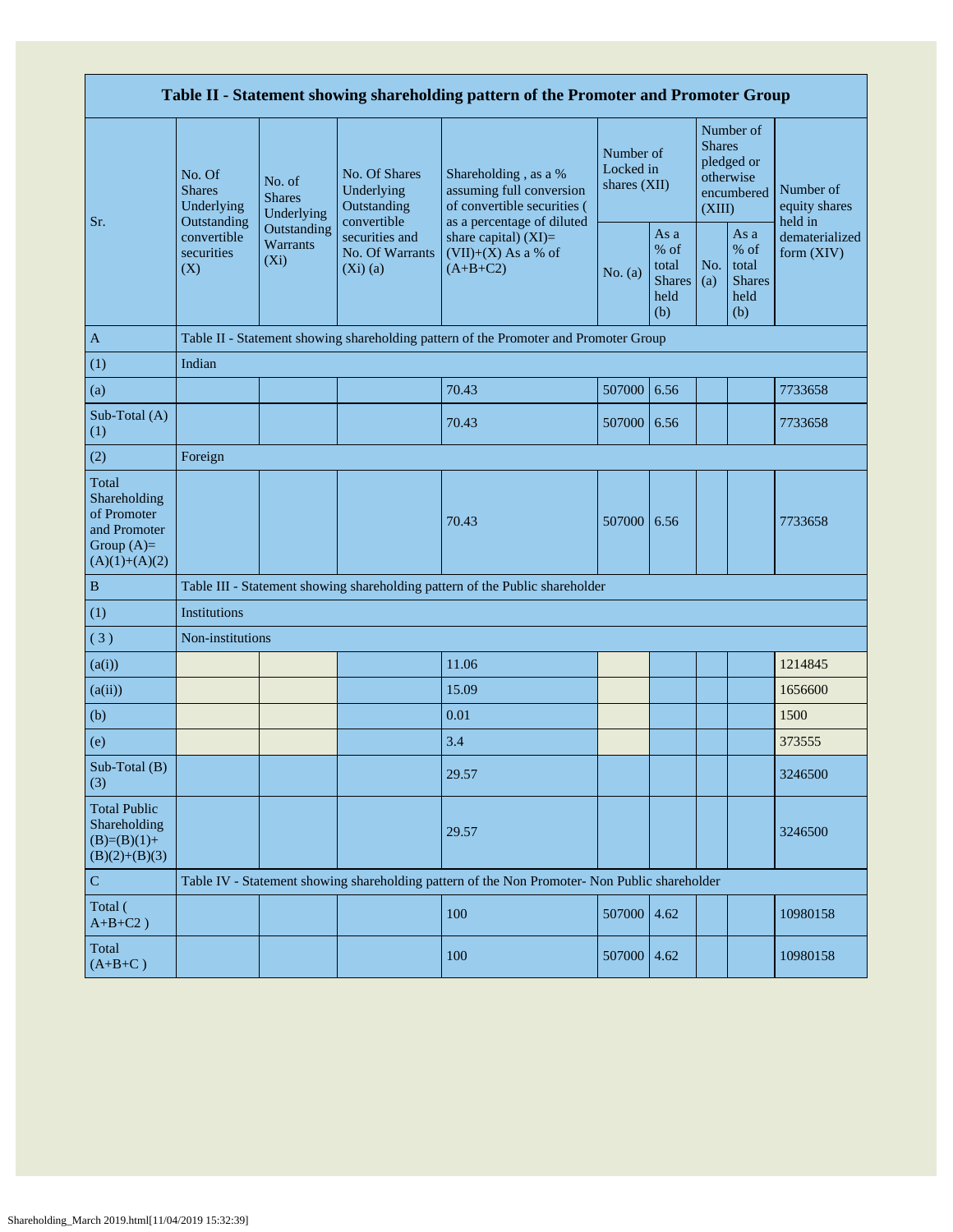|                                                                                                                            | <b>Individuals/Hindu undivided Family</b>                     |                                                    |                                                         |                                                        |                                                    |                                                    |                                                      |  |  |  |  |  |  |
|----------------------------------------------------------------------------------------------------------------------------|---------------------------------------------------------------|----------------------------------------------------|---------------------------------------------------------|--------------------------------------------------------|----------------------------------------------------|----------------------------------------------------|------------------------------------------------------|--|--|--|--|--|--|
| Searial No.                                                                                                                | $\mathbf{1}$                                                  | $\overline{c}$                                     | $\overline{\mathbf{3}}$                                 | $\overline{4}$                                         | $\sqrt{5}$                                         | $\sqrt{6}$                                         | $\boldsymbol{7}$                                     |  |  |  |  |  |  |
| Name of the<br>Shareholders<br>$\left( \mathrm{I}\right)$                                                                  | <b>NARSINHBHAI</b><br><b>JETHALAL</b><br><b>PATEL</b>         | <b>NATHALAL</b><br><b>JETHALAL</b><br><b>PATEL</b> | <b>DHANJIBHAI</b><br><b>SHIVRAMBHAI</b><br><b>PATEL</b> | <b>KALPESHKUMAR</b><br><b>NATHALAL</b><br><b>PATEL</b> | <b>MEHUL</b><br><b>NARSINHBHAI</b><br><b>PATEL</b> | <b>MAFATLAL</b><br><b>JETHALAL</b><br><b>PATEL</b> | <b>PRAVINBHAI</b><br><b>MAFATLAL</b><br><b>PATEL</b> |  |  |  |  |  |  |
| PAN(II)                                                                                                                    | AAHHN2425F                                                    | AAHHN2462E                                         | AAIHD2938Q                                              | AAKHK4931Q                                             | AANHM5246H                                         | AANHM5247G                                         | AANHP6193G                                           |  |  |  |  |  |  |
| No. of fully<br>paid up equity<br>shares held<br>(IV)                                                                      | 160652                                                        | 57814                                              | 133158                                                  | 161134                                                 | 49918                                              | 120866                                             | 158170                                               |  |  |  |  |  |  |
| No. Of Partly<br>paid-up equity<br>shares held<br>(V)                                                                      |                                                               |                                                    |                                                         |                                                        |                                                    |                                                    |                                                      |  |  |  |  |  |  |
| No. Of shares<br>underlying<br>Depository<br>Receipts (VI)                                                                 |                                                               |                                                    |                                                         |                                                        |                                                    |                                                    |                                                      |  |  |  |  |  |  |
| Total nos.<br>shares held<br>$(VII) = (IV) +$<br>$(V)+(VI)$                                                                | 160652                                                        | 57814                                              | 133158                                                  | 161134                                                 | 49918                                              | 120866                                             | 158170                                               |  |  |  |  |  |  |
| Shareholding<br>as a % of total<br>no. of shares<br>(calculated as<br>per SCRR,<br>1957) (VIII)<br>As a % of<br>$(A+B+C2)$ | 1.46                                                          | 0.53                                               | 1.21                                                    | 1.47                                                   | 0.45                                               | 1.1                                                | 1.44                                                 |  |  |  |  |  |  |
|                                                                                                                            | Number of Voting Rights held in each class of securities (IX) |                                                    |                                                         |                                                        |                                                    |                                                    |                                                      |  |  |  |  |  |  |
| Class eg: $X$                                                                                                              | 160652                                                        | 57814                                              | 133158                                                  | 161134                                                 | 49918                                              | 120866                                             | 158170                                               |  |  |  |  |  |  |
| Class eg:y                                                                                                                 |                                                               |                                                    |                                                         |                                                        |                                                    |                                                    |                                                      |  |  |  |  |  |  |
| Total                                                                                                                      | 160652                                                        | 57814                                              | 133158                                                  | 161134                                                 | 49918                                              | 120866                                             | 158170                                               |  |  |  |  |  |  |
| Total as a %<br>of Total<br>Voting rights                                                                                  | 1.46                                                          | 0.53                                               | 1.21                                                    | 1.47                                                   | 0.45                                               | 1.1                                                | 1.44                                                 |  |  |  |  |  |  |
| No. Of Shares<br>Underlying<br>Outstanding<br>convertible<br>securities $(X)$                                              |                                                               |                                                    |                                                         |                                                        |                                                    |                                                    |                                                      |  |  |  |  |  |  |
| No. of Shares<br>Underlying<br>Outstanding<br>Warrants (Xi)                                                                |                                                               |                                                    |                                                         |                                                        |                                                    |                                                    |                                                      |  |  |  |  |  |  |
| No. Of Shares<br>Underlying<br>Outstanding<br>convertible<br>securities and<br>No. Of<br>Warrants (Xi)<br>(a)              |                                                               |                                                    |                                                         |                                                        |                                                    |                                                    |                                                      |  |  |  |  |  |  |
| Shareholding,<br>as a $\%$<br>assuming full<br>conversion of                                                               |                                                               |                                                    |                                                         |                                                        |                                                    |                                                    |                                                      |  |  |  |  |  |  |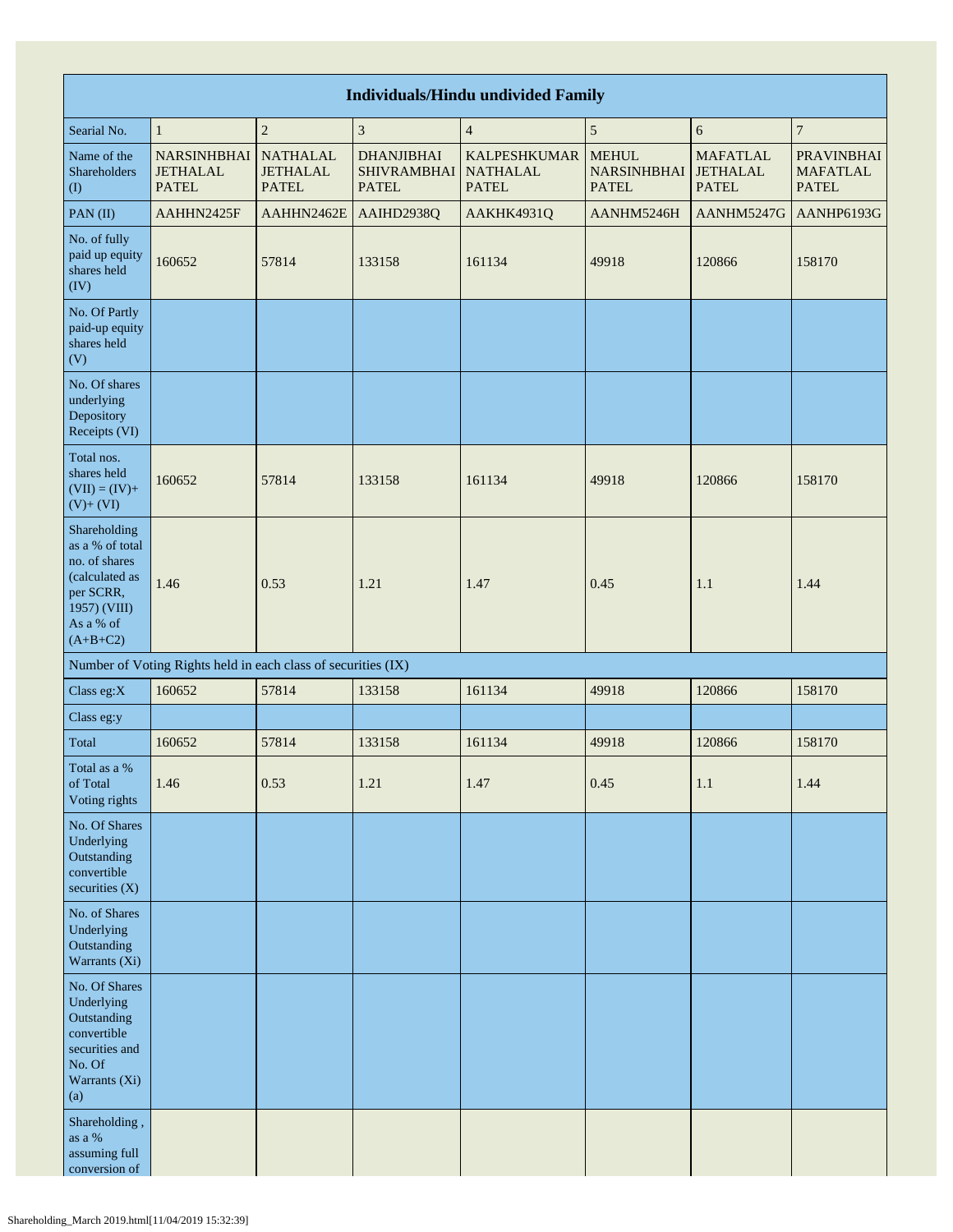| convertible<br>securities (as a<br>percentage of<br>diluted share<br>capital) (XI)=<br>$(VII)+(Xi)(a)$<br>As a % of<br>$(A+B+C2)$ | 1.46                                                    | 0.53              | 1.21                  | 1.47                  | 0.45             | 1.1              | 1.44              |
|-----------------------------------------------------------------------------------------------------------------------------------|---------------------------------------------------------|-------------------|-----------------------|-----------------------|------------------|------------------|-------------------|
|                                                                                                                                   | Number of Locked in shares (XII)                        |                   |                       |                       |                  |                  |                   |
| No. $(a)$                                                                                                                         | $\boldsymbol{0}$                                        | $\mathbf{0}$      | $\mathbf{0}$          | $\mathbf{0}$          | $\boldsymbol{0}$ | $\mathbf{0}$     | $\overline{0}$    |
| As a % of<br>total Shares<br>held(b)                                                                                              | $\mathbf{0}$                                            | $\mathbf{0}$      | $\mathbf{0}$          | $\boldsymbol{0}$      | $\mathbf{0}$     | $\boldsymbol{0}$ | $\mathbf{0}$      |
|                                                                                                                                   | Number of Shares pledged or otherwise encumbered (XIII) |                   |                       |                       |                  |                  |                   |
| No. $(a)$                                                                                                                         |                                                         |                   |                       |                       |                  |                  |                   |
| As a % of<br>total Shares<br>held (b)                                                                                             |                                                         |                   |                       |                       |                  |                  |                   |
| Number of<br>equity shares<br>held in<br>dematerialized<br>form (XIV)                                                             | 160652                                                  | 57814             | 133158                | 161134                | 49918            | 120866           | 158170            |
|                                                                                                                                   | Reason for not providing PAN                            |                   |                       |                       |                  |                  |                   |
| Reason for not<br>providing<br>PAN                                                                                                |                                                         |                   |                       |                       |                  |                  |                   |
| Shareholder<br>type                                                                                                               | <b>Promoter Group</b>                                   | Promoter<br>Group | <b>Promoter Group</b> | <b>Promoter Group</b> | Promoter Group   | Promoter Group   | Promoter<br>Group |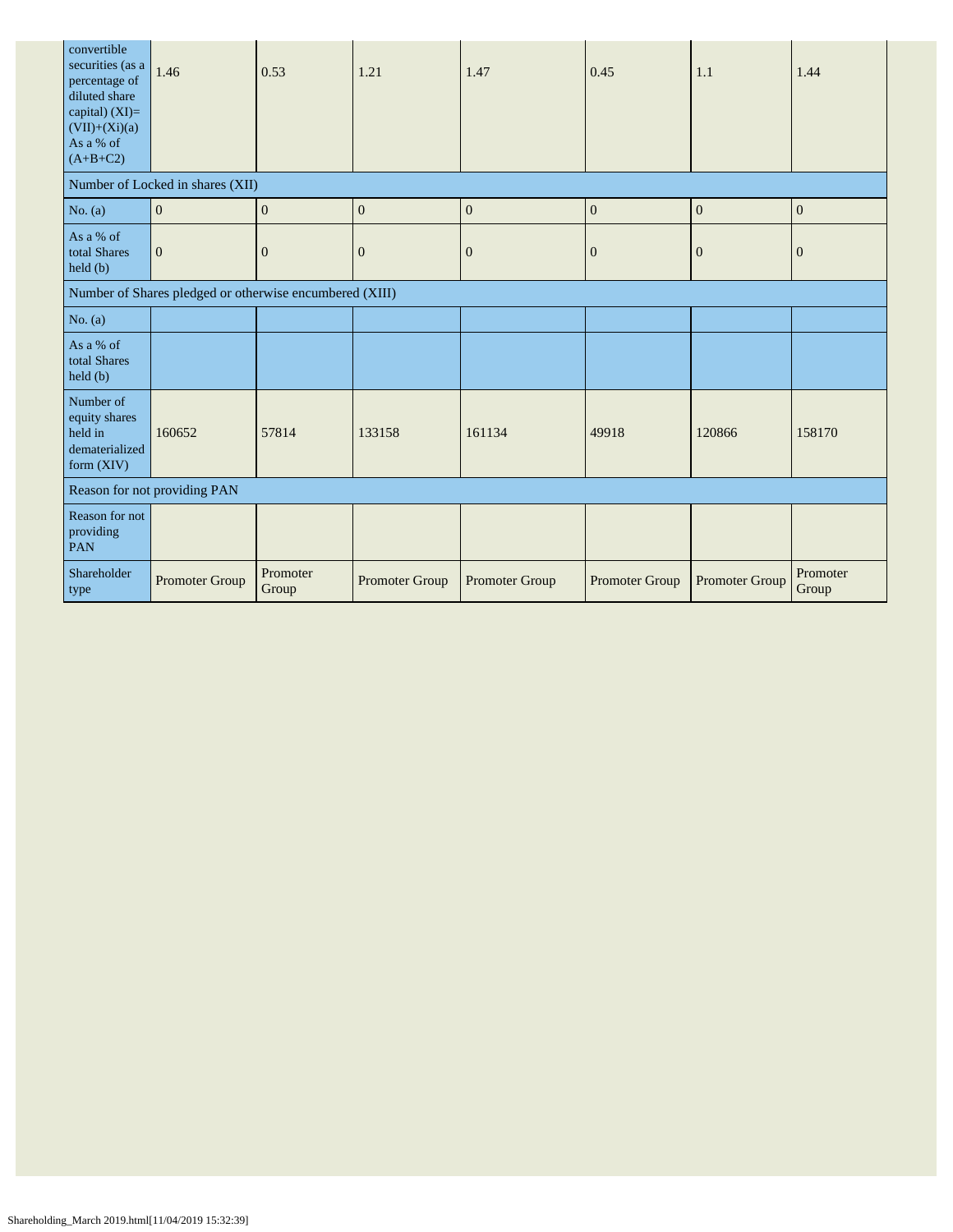| <b>Individuals/Hindu undivided Family</b>                                                                                                                             |                                                               |                                                     |                                                    |                                                     |                                                    |                                                      |                                                         |  |  |  |  |
|-----------------------------------------------------------------------------------------------------------------------------------------------------------------------|---------------------------------------------------------------|-----------------------------------------------------|----------------------------------------------------|-----------------------------------------------------|----------------------------------------------------|------------------------------------------------------|---------------------------------------------------------|--|--|--|--|
| Searial No.                                                                                                                                                           | 8                                                             | 9                                                   | 10                                                 | 11                                                  | 12                                                 | 13                                                   | 14                                                      |  |  |  |  |
| Name of the<br>Shareholders (I)                                                                                                                                       | <b>PRADIPKUMAR</b><br><b>NATHALAL</b><br><b>PATEL</b>         | <b>REVABHAI</b><br><b>JETHABHAI</b><br><b>PATEL</b> | <b>NATHALAL</b><br><b>JETHALAL</b><br><b>PATEL</b> | <b>REVABHAI</b><br><b>JETHABHAI</b><br><b>PATEL</b> | <b>MAFATLAL</b><br><b>JETHALAL</b><br><b>PATEL</b> | <b>PRAVINBHAI</b><br><b>MAFATLAL</b><br><b>PATEL</b> | <b>SANGITABEN</b><br><b>JIGNESHBHAI</b><br><b>PATEL</b> |  |  |  |  |
| PAN(II)                                                                                                                                                               | AANHP6194B                                                    | AAQHR9486R                                          | ABYPP9531G                                         | ABYPP9844N                                          | ABZPP0223A                                         | ALEPP1735C                                           | ALEPP8727E                                              |  |  |  |  |
| No. of fully paid<br>up equity shares<br>held (IV)                                                                                                                    | 51600                                                         | 144832                                              | 154500                                             | 839676                                              | 734112                                             | 1097146                                              | 18000                                                   |  |  |  |  |
| No. Of Partly<br>paid-up equity<br>shares held (V)                                                                                                                    |                                                               |                                                     |                                                    |                                                     |                                                    |                                                      |                                                         |  |  |  |  |
| No. Of shares<br>underlying<br>Depository<br>Receipts (VI)                                                                                                            |                                                               |                                                     |                                                    |                                                     |                                                    |                                                      |                                                         |  |  |  |  |
| Total nos. shares<br>held $(VII) =$<br>$(IV)+(V)+(VI)$                                                                                                                | 51600                                                         | 144832                                              | 154500                                             | 839676                                              | 734112                                             | 1097146                                              | 18000                                                   |  |  |  |  |
| Shareholding as<br>a % of total no.<br>of shares<br>(calculated as per 0.47<br>SCRR, 1957)<br>(VIII) As a % of<br>$(A+B+C2)$                                          |                                                               | 1.32                                                | 1.41                                               | 7.65                                                | 6.69                                               | 9.99                                                 | 0.16                                                    |  |  |  |  |
|                                                                                                                                                                       | Number of Voting Rights held in each class of securities (IX) |                                                     |                                                    |                                                     |                                                    |                                                      |                                                         |  |  |  |  |
| Class eg:X                                                                                                                                                            | 51600                                                         | 144832                                              | 154500                                             | 839676                                              | 734112                                             | 1097146                                              | 18000                                                   |  |  |  |  |
| Class eg:y                                                                                                                                                            |                                                               |                                                     |                                                    |                                                     |                                                    |                                                      |                                                         |  |  |  |  |
| Total                                                                                                                                                                 | 51600                                                         | 144832                                              | 154500                                             | 839676                                              | 734112                                             | 1097146                                              | 18000                                                   |  |  |  |  |
| Total as a % of<br><b>Total Voting</b><br>rights                                                                                                                      | 0.47                                                          | 1.32                                                | 1.41                                               | 7.65                                                | 6.69                                               | 9.99                                                 | 0.16                                                    |  |  |  |  |
| No. Of Shares<br>Underlying<br>Outstanding<br>convertible<br>securities $(X)$                                                                                         |                                                               |                                                     |                                                    |                                                     |                                                    |                                                      |                                                         |  |  |  |  |
| No. of Shares<br>Underlying<br>Outstanding<br>Warrants (Xi)                                                                                                           |                                                               |                                                     |                                                    |                                                     |                                                    |                                                      |                                                         |  |  |  |  |
| No. Of Shares<br>Underlying<br>Outstanding<br>convertible<br>securities and<br>No. Of Warrants<br>$(Xi)$ $(a)$                                                        |                                                               |                                                     |                                                    |                                                     |                                                    |                                                      |                                                         |  |  |  |  |
| Shareholding, as<br>a % assuming<br>full conversion<br>of convertible<br>securities (as a<br>percentage of<br>diluted share<br>capital) $(XI)=$<br>$(VII)+(Xi)(a) As$ | 0.47                                                          | 1.32                                                | 1.41                                               | 7.65                                                | 6.69                                               | 9.99                                                 | 0.16                                                    |  |  |  |  |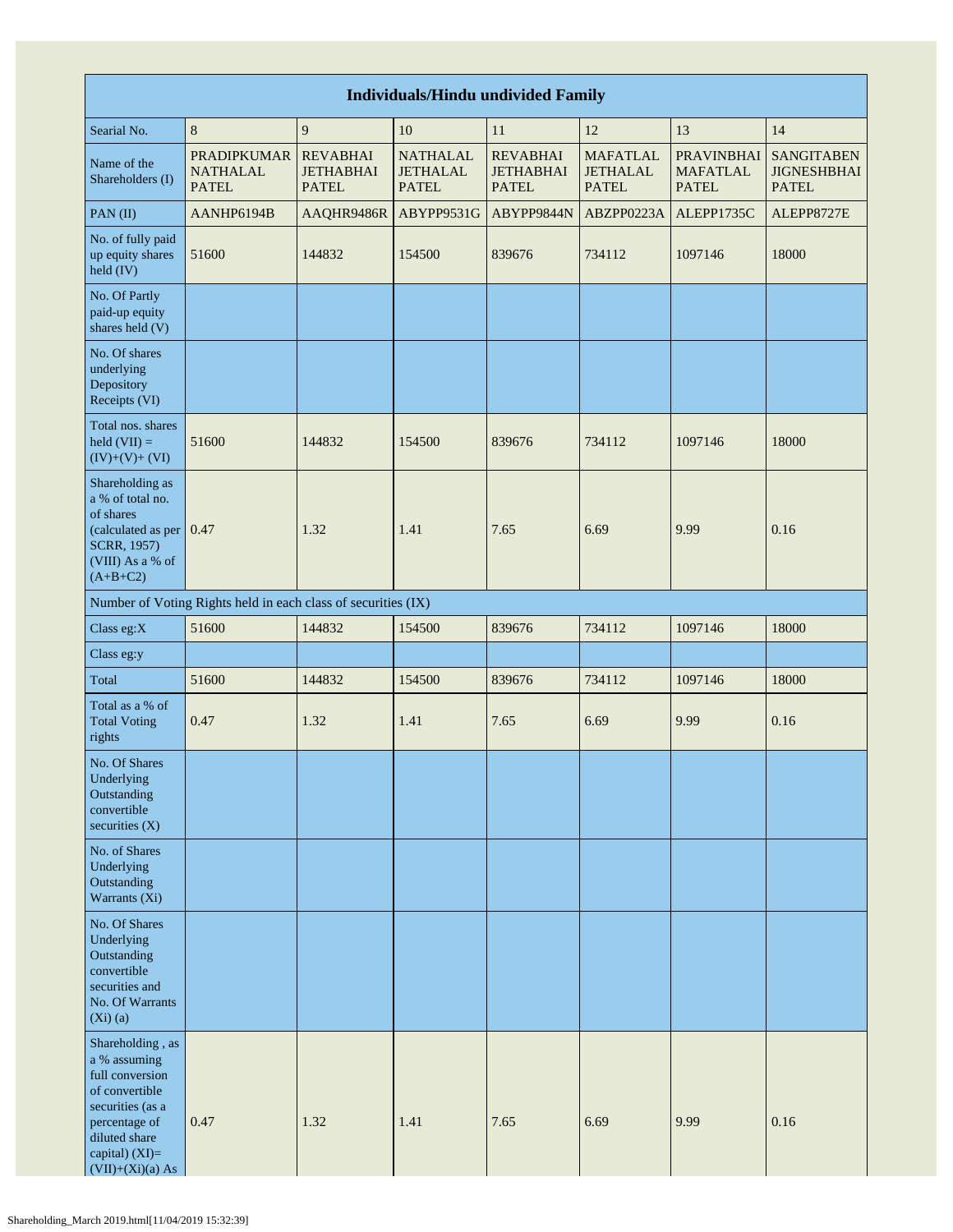| a % of<br>$(A+B+C2)$                                                    |                                                         |                   |                   |                   |          |          |                       |
|-------------------------------------------------------------------------|---------------------------------------------------------|-------------------|-------------------|-------------------|----------|----------|-----------------------|
| Number of Locked in shares (XII)                                        |                                                         |                   |                   |                   |          |          |                       |
| No. $(a)$                                                               | $\mathbf{0}$                                            | $\overline{0}$    | $\mathbf{0}$      | $\mathbf{0}$      | 66000    | 141000   | $\mathbf{0}$          |
| As a % of total<br>Shares held (b)                                      | $\overline{0}$                                          | $\theta$          | $\mathbf{0}$      | $\overline{0}$    | 8.99     | 12.85    | $\mathbf{0}$          |
|                                                                         | Number of Shares pledged or otherwise encumbered (XIII) |                   |                   |                   |          |          |                       |
| No. $(a)$                                                               |                                                         |                   |                   |                   |          |          |                       |
| As a % of total<br>Shares held (b)                                      |                                                         |                   |                   |                   |          |          |                       |
| Number of<br>equity shares<br>held in<br>dematerialized<br>form $(XIV)$ | 51600                                                   | 144832            | 154500            | 839676            | 734112   | 1097146  | 18000                 |
| Reason for not providing PAN                                            |                                                         |                   |                   |                   |          |          |                       |
| Reason for not<br>providing PAN                                         |                                                         |                   |                   |                   |          |          |                       |
| Shareholder type                                                        | Promoter Group                                          | Promoter<br>Group | Promoter<br>Group | Promoter<br>Group | Promoter | Promoter | <b>Promoter Group</b> |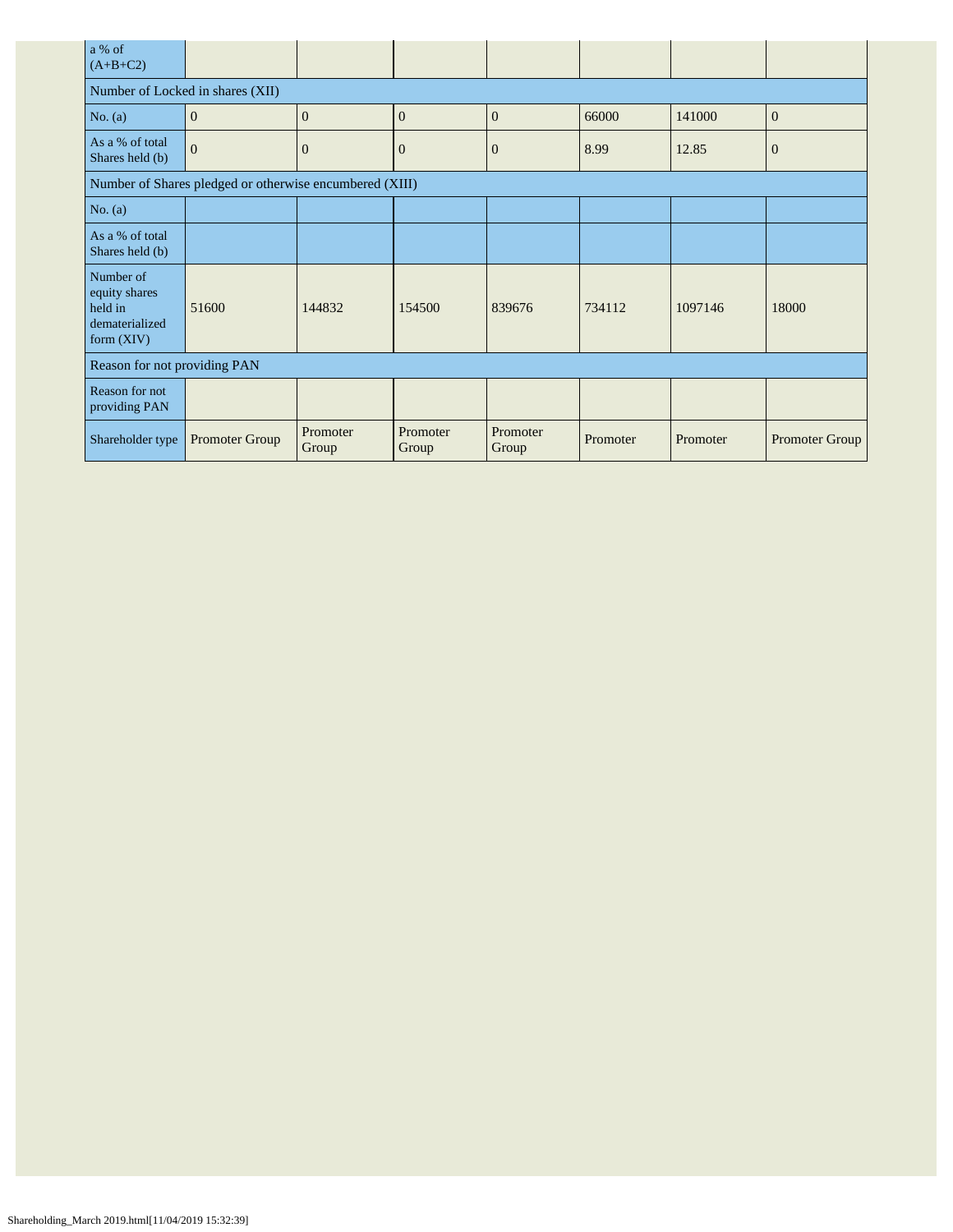| <b>Individuals/Hindu undivided Family</b>                                                                                  |                                                          |                                                               |                                                        |                                                    |                                                        |                                                     |                                                    |  |  |  |  |  |
|----------------------------------------------------------------------------------------------------------------------------|----------------------------------------------------------|---------------------------------------------------------------|--------------------------------------------------------|----------------------------------------------------|--------------------------------------------------------|-----------------------------------------------------|----------------------------------------------------|--|--|--|--|--|
| Searial No.                                                                                                                | 15                                                       | 16                                                            | 17                                                     | 18                                                 | 19                                                     | 20                                                  | 21                                                 |  |  |  |  |  |
| Name of the<br>Shareholders<br>$($ $\Gamma$                                                                                | <b>DHANAJIBHAI</b><br><b>SHIVRAMBHAI</b><br><b>PATEL</b> | <b>RINKUBEN</b><br><b>RAMESHKUMAR</b><br><b>PATEL</b>         | <b>KALPESHKUMAR</b><br><b>NATHALAL</b><br><b>PATEL</b> | <b>MEHUL</b><br><b>NARSINHBHAI</b><br><b>PATEL</b> | <b>NARSINHBHAI</b><br><b>JETHABHAI</b><br><b>PATEL</b> | <b>SHANTABEN</b><br><b>MAFATLAL</b><br><b>PATEL</b> | <b>LAXMIBEN</b><br><b>REVABHAI</b><br><b>PATEL</b> |  |  |  |  |  |
| PAN(II)                                                                                                                    | AMSPP1663N                                               | ARAPP7961J                                                    | ASLPP0443K                                             | ASLPP0482G                                         | ASLPP0625K                                             | ATTPP7767M                                          | ATTPP8113H                                         |  |  |  |  |  |
| No. of fully<br>paid up equity<br>shares held<br>(IV)                                                                      | 810864                                                   | 28994                                                         | 903870                                                 | 74882                                              | 779184                                                 | 108102                                              | 52106                                              |  |  |  |  |  |
| No. Of Partly<br>paid-up equity<br>shares held<br>(V)                                                                      |                                                          |                                                               |                                                        |                                                    |                                                        |                                                     |                                                    |  |  |  |  |  |
| No. Of shares<br>underlying<br>Depository<br>Receipts (VI)                                                                 |                                                          |                                                               |                                                        |                                                    |                                                        |                                                     |                                                    |  |  |  |  |  |
| Total nos.<br>shares held<br>$(VII) = (IV) +$<br>$(V)+(VI)$                                                                | 810864                                                   | 28994                                                         | 903870                                                 | 74882                                              | 779184                                                 | 108102                                              | 52106                                              |  |  |  |  |  |
| Shareholding<br>as a % of total<br>no. of shares<br>(calculated as<br>per SCRR,<br>1957) (VIII)<br>As a % of<br>$(A+B+C2)$ | 7.38                                                     | 0.26                                                          | 8.23                                                   | 0.68                                               | 7.1                                                    | 0.98                                                | 0.47                                               |  |  |  |  |  |
|                                                                                                                            |                                                          | Number of Voting Rights held in each class of securities (IX) |                                                        |                                                    |                                                        |                                                     |                                                    |  |  |  |  |  |
| Class eg: $X$                                                                                                              | 810864                                                   | 28994                                                         | 903870                                                 | 74882                                              | 779184                                                 | 108102                                              | 52106                                              |  |  |  |  |  |
| Class eg:y                                                                                                                 |                                                          |                                                               |                                                        |                                                    |                                                        |                                                     |                                                    |  |  |  |  |  |
| Total                                                                                                                      | 810864                                                   | 28994                                                         | 903870                                                 | 74882                                              | 779184                                                 | 108102                                              | 52106                                              |  |  |  |  |  |
| Total as a %<br>of Total<br>Voting rights                                                                                  | 7.38                                                     | 0.26                                                          | 8.23                                                   | 0.68                                               | $7.1\,$                                                | 0.98                                                | 0.47                                               |  |  |  |  |  |
| No. Of Shares<br>Underlying<br>Outstanding<br>convertible<br>securities (X)                                                |                                                          |                                                               |                                                        |                                                    |                                                        |                                                     |                                                    |  |  |  |  |  |
| No. of Shares<br>Underlying<br>Outstanding<br>Warrants (Xi)                                                                |                                                          |                                                               |                                                        |                                                    |                                                        |                                                     |                                                    |  |  |  |  |  |
| No. Of Shares<br>Underlying<br>Outstanding<br>convertible<br>securities and<br>No. Of<br>Warrants (Xi)<br>(a)              |                                                          |                                                               |                                                        |                                                    |                                                        |                                                     |                                                    |  |  |  |  |  |
| Shareholding,<br>as a $\%$<br>assuming full<br>conversion of                                                               |                                                          |                                                               |                                                        |                                                    |                                                        |                                                     |                                                    |  |  |  |  |  |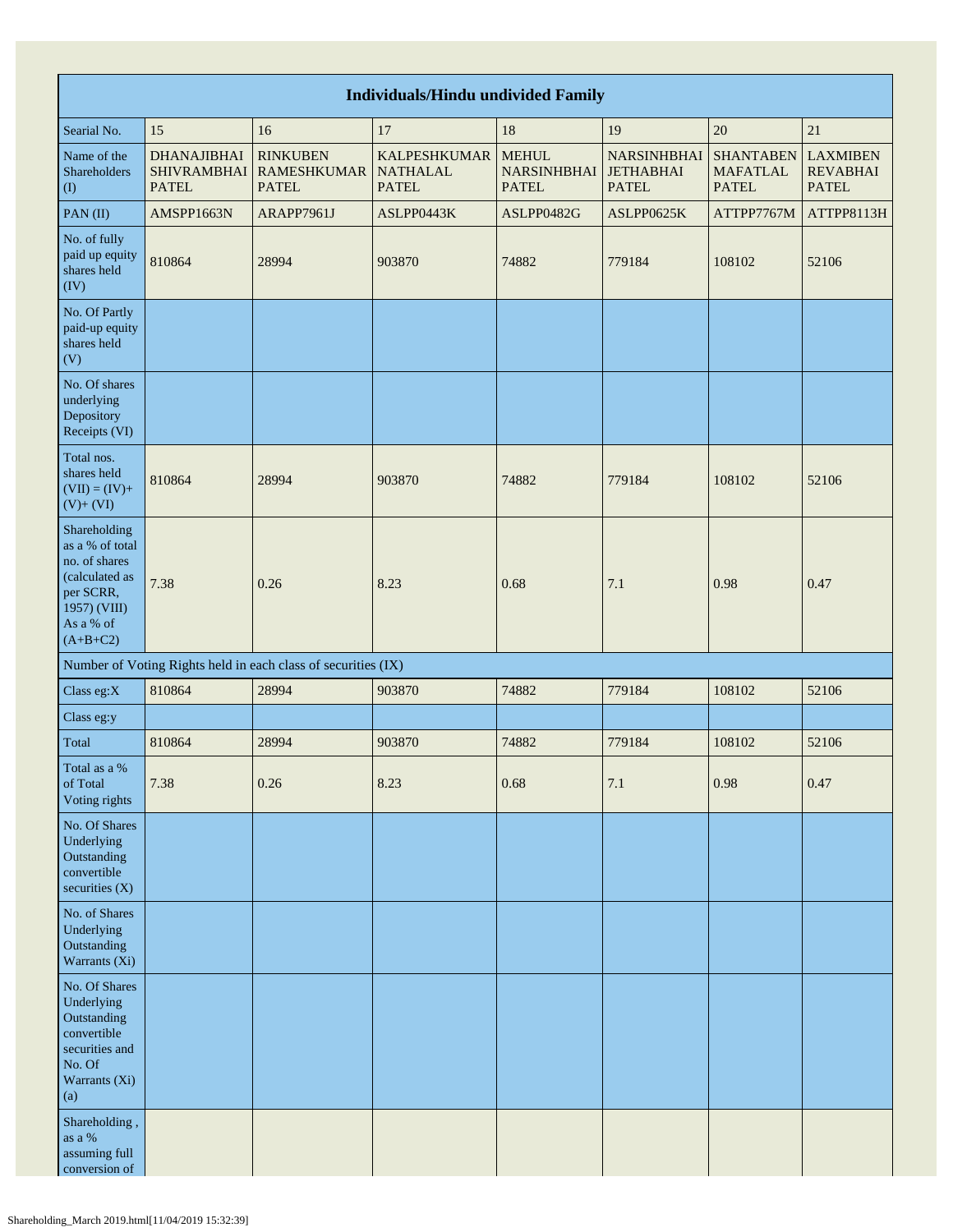| convertible<br>securities (as a<br>percentage of<br>diluted share<br>capital) $(XI)=$<br>$(VII)+(Xi)(a)$<br>As a % of<br>$(A+B+C2)$ | 7.38                             | 0.26                                                    | 8.23           | 0.68           | 7.1            | 0.98              | 0.47              |
|-------------------------------------------------------------------------------------------------------------------------------------|----------------------------------|---------------------------------------------------------|----------------|----------------|----------------|-------------------|-------------------|
|                                                                                                                                     | Number of Locked in shares (XII) |                                                         |                |                |                |                   |                   |
| No. $(a)$                                                                                                                           | 66000                            | $\boldsymbol{0}$                                        | 132000         | 66000          | $\mathbf{0}$   | $\boldsymbol{0}$  | 36000             |
| As a % of<br>total Shares<br>held(b)                                                                                                | 8.14                             | $\boldsymbol{0}$                                        | 14.6           | 88.14          | $\mathbf{0}$   | $\mathbf{0}$      | 69.09             |
|                                                                                                                                     |                                  | Number of Shares pledged or otherwise encumbered (XIII) |                |                |                |                   |                   |
| No. $(a)$                                                                                                                           |                                  |                                                         |                |                |                |                   |                   |
| As a % of<br>total Shares<br>$\text{held }(\text{b})$                                                                               |                                  |                                                         |                |                |                |                   |                   |
| Number of<br>equity shares<br>held in<br>dematerialized<br>form (XIV)                                                               | 810864                           | 28994                                                   | 903870         | 74882          | 779184         | 108102            | 52106             |
| Reason for not providing PAN                                                                                                        |                                  |                                                         |                |                |                |                   |                   |
| Reason for not<br>providing<br><b>PAN</b>                                                                                           |                                  |                                                         |                |                |                |                   |                   |
| Shareholder<br>type                                                                                                                 | Promoter                         | Promoter Group                                          | Promoter Group | Promoter Group | Promoter Group | Promoter<br>Group | Promoter<br>Group |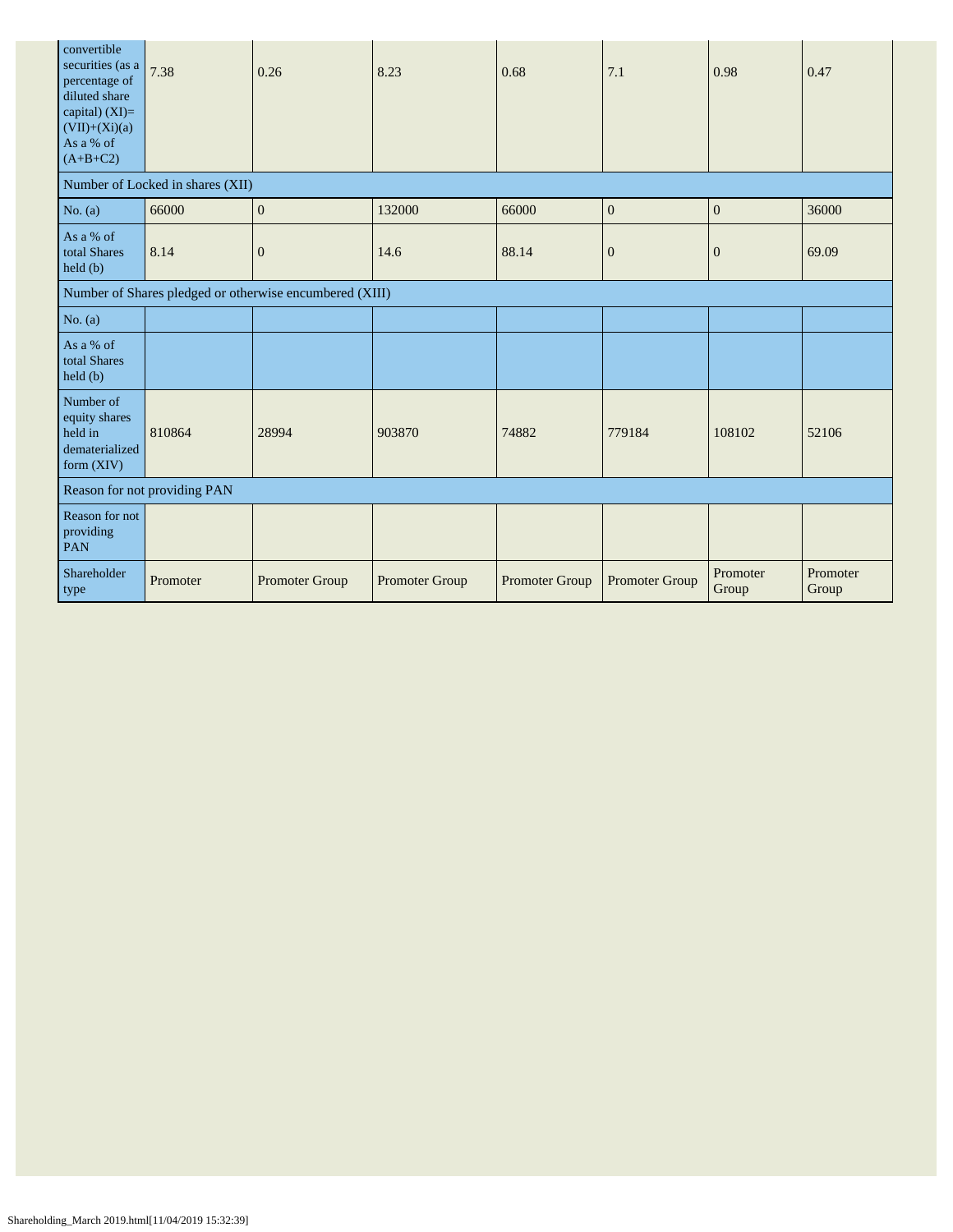| <b>Individuals/Hindu undivided Family</b>                                                                                  |                                                               |                                                    |                                                        |                                                       |                                                     |                                                      |                                                   |  |  |  |
|----------------------------------------------------------------------------------------------------------------------------|---------------------------------------------------------------|----------------------------------------------------|--------------------------------------------------------|-------------------------------------------------------|-----------------------------------------------------|------------------------------------------------------|---------------------------------------------------|--|--|--|
| Searial No.                                                                                                                | 25<br>27<br>22<br>23<br>24<br>26<br>28                        |                                                    |                                                        |                                                       |                                                     |                                                      |                                                   |  |  |  |
| Name of the<br>Shareholders<br>(1)                                                                                         | <b>CHANDRIKABEN</b><br><b>NARSINHBHAI</b><br><b>PATEL</b>     | <b>BABIBEN</b><br><b>NATHABHAI</b><br><b>PATEL</b> | <b>CHHAYABEN</b><br><b>PRAVINKUMAR</b><br><b>PATEL</b> | <b>PRADIPKUMAR</b><br><b>NATHALAL</b><br><b>PATEL</b> | <b>INDUBEN</b><br><b>DHANJIBHAI</b><br><b>PATEL</b> | <b>URMIBEN</b><br><b>PRADIPKUMAR</b><br><b>PATEL</b> | <b>BHARGAV</b><br><b>REVABHAI</b><br><b>PATEL</b> |  |  |  |
| PAN(II)                                                                                                                    | ATTPP8115B                                                    | AUBPP3046L                                         | AVEPP6203F                                             | BEIPP4646A                                            | BIXPP1439E                                          | BJBPP0650G                                           | CBRPP2224D                                        |  |  |  |
| No. of fully<br>paid up equity<br>shares held<br>(IV)                                                                      | 12008                                                         | 9432                                               | 98524                                                  | 767554                                                | 73364                                               | 13000                                                | 83700                                             |  |  |  |
| No. Of Partly<br>paid-up equity<br>shares held<br>(V)                                                                      |                                                               |                                                    |                                                        |                                                       |                                                     |                                                      |                                                   |  |  |  |
| No. Of shares<br>underlying<br>Depository<br>Receipts (VI)                                                                 |                                                               |                                                    |                                                        |                                                       |                                                     |                                                      |                                                   |  |  |  |
| Total nos.<br>shares held<br>$(VII) = (IV) +$<br>$(V) + (VI)$                                                              | 12008                                                         | 9432                                               | 98524                                                  | 767554                                                | 73364                                               | 13000                                                | 83700                                             |  |  |  |
| Shareholding<br>as a % of total<br>no. of shares<br>(calculated as<br>per SCRR,<br>1957) (VIII)<br>As a % of<br>$(A+B+C2)$ | 0.11                                                          | 0.09                                               | 0.9                                                    | 6.99                                                  | 0.67                                                | 0.12                                                 | 0.76                                              |  |  |  |
|                                                                                                                            | Number of Voting Rights held in each class of securities (IX) |                                                    |                                                        |                                                       |                                                     |                                                      |                                                   |  |  |  |
| Class eg:X                                                                                                                 | 12008                                                         | 9432                                               | 98524                                                  | 767554                                                | 73364                                               | 13000                                                | 83700                                             |  |  |  |
| Class eg:y                                                                                                                 |                                                               |                                                    |                                                        |                                                       |                                                     |                                                      |                                                   |  |  |  |
| Total                                                                                                                      | 12008                                                         | 9432                                               | 98524                                                  | 767554                                                | 73364                                               | 13000                                                | 83700                                             |  |  |  |
| Total as a $\%$<br>of Total<br>Voting rights                                                                               | 0.11                                                          | 0.09                                               | 0.9                                                    | 6.99                                                  | 0.67                                                | 0.12                                                 | 0.76                                              |  |  |  |
| No. Of Shares<br>Underlying<br>Outstanding<br>convertible<br>securities $(X)$                                              |                                                               |                                                    |                                                        |                                                       |                                                     |                                                      |                                                   |  |  |  |
| No. of Shares<br>Underlying<br>Outstanding<br>Warrants (Xi)                                                                |                                                               |                                                    |                                                        |                                                       |                                                     |                                                      |                                                   |  |  |  |
| No. Of Shares<br>Underlying<br>Outstanding<br>convertible<br>securities and<br>No. Of<br>Warrants (Xi)<br>(a)              |                                                               |                                                    |                                                        |                                                       |                                                     |                                                      |                                                   |  |  |  |
| Shareholding,<br>as a $\%$<br>assuming full<br>conversion of                                                               |                                                               |                                                    |                                                        |                                                       |                                                     |                                                      |                                                   |  |  |  |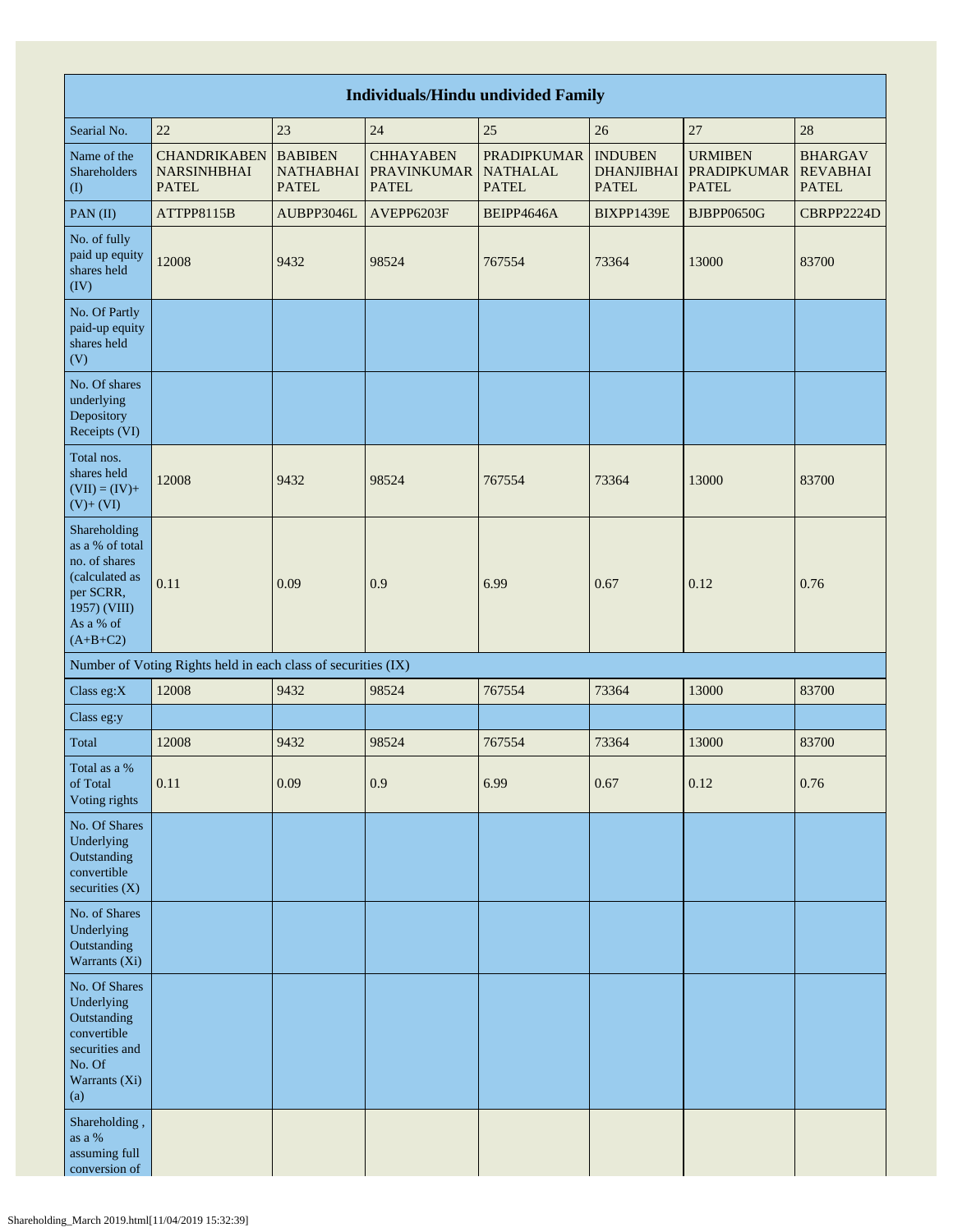| convertible<br>securities (as a<br>percentage of<br>diluted share<br>capital) $(XI)=$<br>$(VII)+(Xi)(a)$<br>As a % of<br>$(A+B+C2)$ | 0.11                                                    | 0.09              | 0.9            | 6.99             | 0.67              | 0.12           | 0.76              |
|-------------------------------------------------------------------------------------------------------------------------------------|---------------------------------------------------------|-------------------|----------------|------------------|-------------------|----------------|-------------------|
|                                                                                                                                     | Number of Locked in shares (XII)                        |                   |                |                  |                   |                |                   |
| No. (a)                                                                                                                             | $\boldsymbol{0}$                                        | $\mathbf{0}$      | $\mathbf{0}$   | $\mathbf{0}$     | $\mathbf{0}$      | $\mathbf{0}$   | $\mathbf{0}$      |
| As a % of<br>total Shares<br>held(b)                                                                                                | $\overline{0}$                                          | $\boldsymbol{0}$  | $\mathbf{0}$   | $\boldsymbol{0}$ | $\theta$          | $\overline{0}$ | $\mathbf{0}$      |
|                                                                                                                                     | Number of Shares pledged or otherwise encumbered (XIII) |                   |                |                  |                   |                |                   |
| No. $(a)$                                                                                                                           |                                                         |                   |                |                  |                   |                |                   |
| As a % of<br>total Shares<br>held(b)                                                                                                |                                                         |                   |                |                  |                   |                |                   |
| Number of<br>equity shares<br>held in<br>dematerialized<br>form $(XIV)$                                                             | 12008                                                   | 9432              | 98524          | 767554           | 73364             | 13000          | 83700             |
| Reason for not providing PAN                                                                                                        |                                                         |                   |                |                  |                   |                |                   |
| Reason for not<br>providing<br>PAN                                                                                                  |                                                         |                   |                |                  |                   |                |                   |
| Shareholder<br>type                                                                                                                 | <b>Promoter Group</b>                                   | Promoter<br>Group | Promoter Group | Promoter Group   | Promoter<br>Group | Promoter Group | Promoter<br>Group |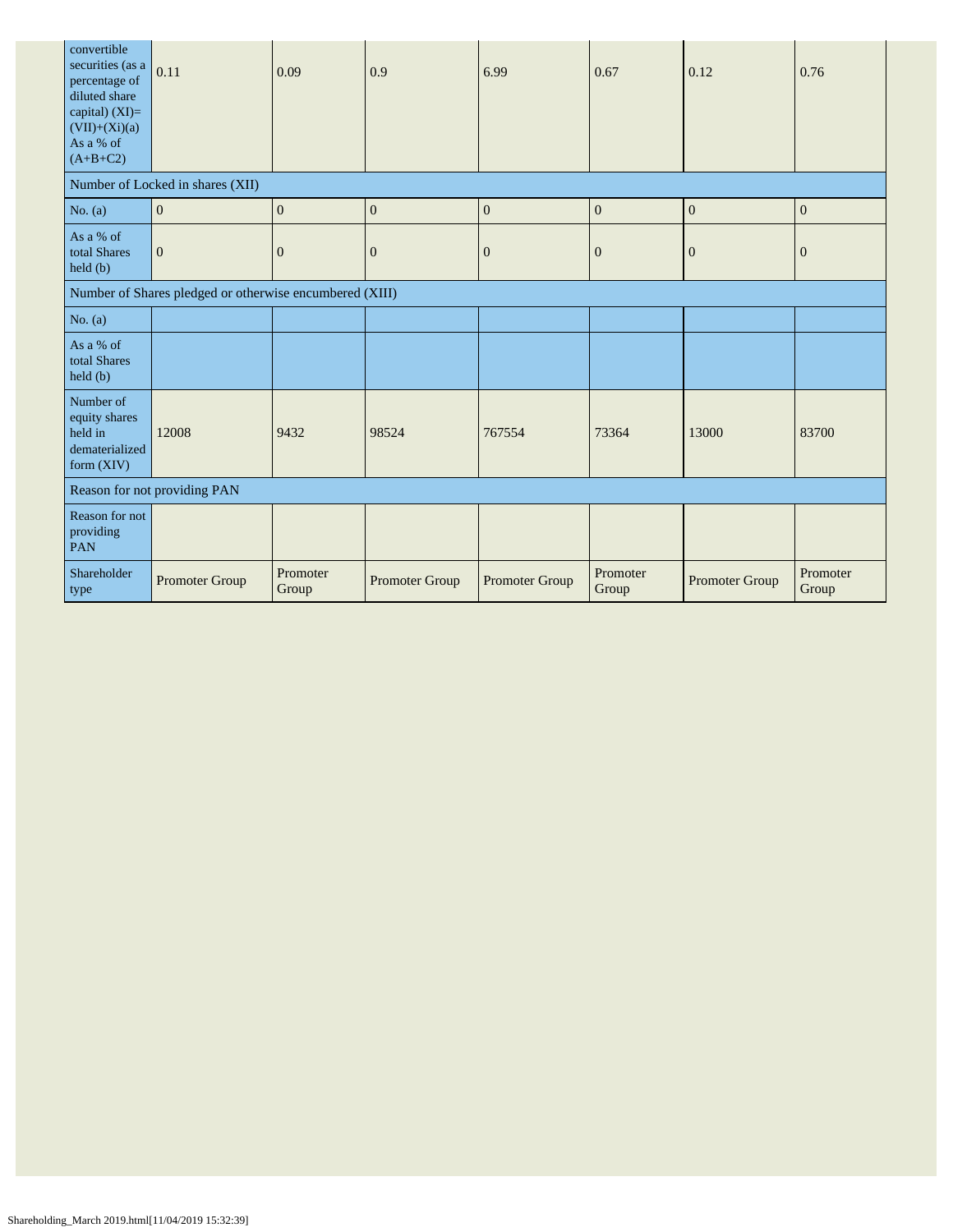| <b>Individuals/Hindu undivided Family</b>                                                                                                                                                                                    |                                                               |                       |  |  |  |  |  |
|------------------------------------------------------------------------------------------------------------------------------------------------------------------------------------------------------------------------------|---------------------------------------------------------------|-----------------------|--|--|--|--|--|
| Searial No.                                                                                                                                                                                                                  | 29                                                            |                       |  |  |  |  |  |
| Name of the<br>Shareholders (I)                                                                                                                                                                                              | TRUPTIBEN KALPESHKUMAR PATEL                                  | Click here to go back |  |  |  |  |  |
| PAN(II)                                                                                                                                                                                                                      | CJZPP2957B                                                    | Total                 |  |  |  |  |  |
| No. of fully paid<br>up equity shares<br>held (IV)                                                                                                                                                                           | 36496                                                         | 7733658               |  |  |  |  |  |
| No. Of Partly paid-<br>up equity shares<br>held(V)                                                                                                                                                                           |                                                               |                       |  |  |  |  |  |
| No. Of shares<br>underlying<br>Depository<br>Receipts (VI)                                                                                                                                                                   |                                                               |                       |  |  |  |  |  |
| Total nos. shares<br>held $(VII) = (IV) +$<br>$(V) + (VI)$                                                                                                                                                                   | 36496                                                         | 7733658               |  |  |  |  |  |
| Shareholding as a<br>% of total no. of<br>shares (calculated<br>as per SCRR,<br>1957) (VIII) As a<br>% of $(A+B+C2)$                                                                                                         | 0.33                                                          | 70.43                 |  |  |  |  |  |
|                                                                                                                                                                                                                              | Number of Voting Rights held in each class of securities (IX) |                       |  |  |  |  |  |
| Class eg:X                                                                                                                                                                                                                   | 36496                                                         | 7733658               |  |  |  |  |  |
| Class eg:y                                                                                                                                                                                                                   |                                                               |                       |  |  |  |  |  |
| Total                                                                                                                                                                                                                        | 36496                                                         | 7733658               |  |  |  |  |  |
| Total as a % of<br><b>Total Voting rights</b>                                                                                                                                                                                | 0.33                                                          | 70.43                 |  |  |  |  |  |
| No. Of Shares<br>Underlying<br>Outstanding<br>convertible<br>securities $(X)$                                                                                                                                                |                                                               |                       |  |  |  |  |  |
| No. of Shares<br>Underlying<br>Outstanding<br>Warrants (Xi)                                                                                                                                                                  |                                                               |                       |  |  |  |  |  |
| No. Of Shares<br>Underlying<br>Outstanding<br>convertible<br>securities and No.<br>Of Warrants (Xi)<br>(a)                                                                                                                   |                                                               |                       |  |  |  |  |  |
| Shareholding, as a<br>% assuming full<br>conversion of<br>convertible<br>securities (as a<br>percentage of<br>diluted share<br>capital) (XI)=<br>$(VII)+(Xi)(a)$ As a<br>% of $(A+B+C2)$<br>Number of Locked in shares (XII) | 0.33                                                          | 70.43                 |  |  |  |  |  |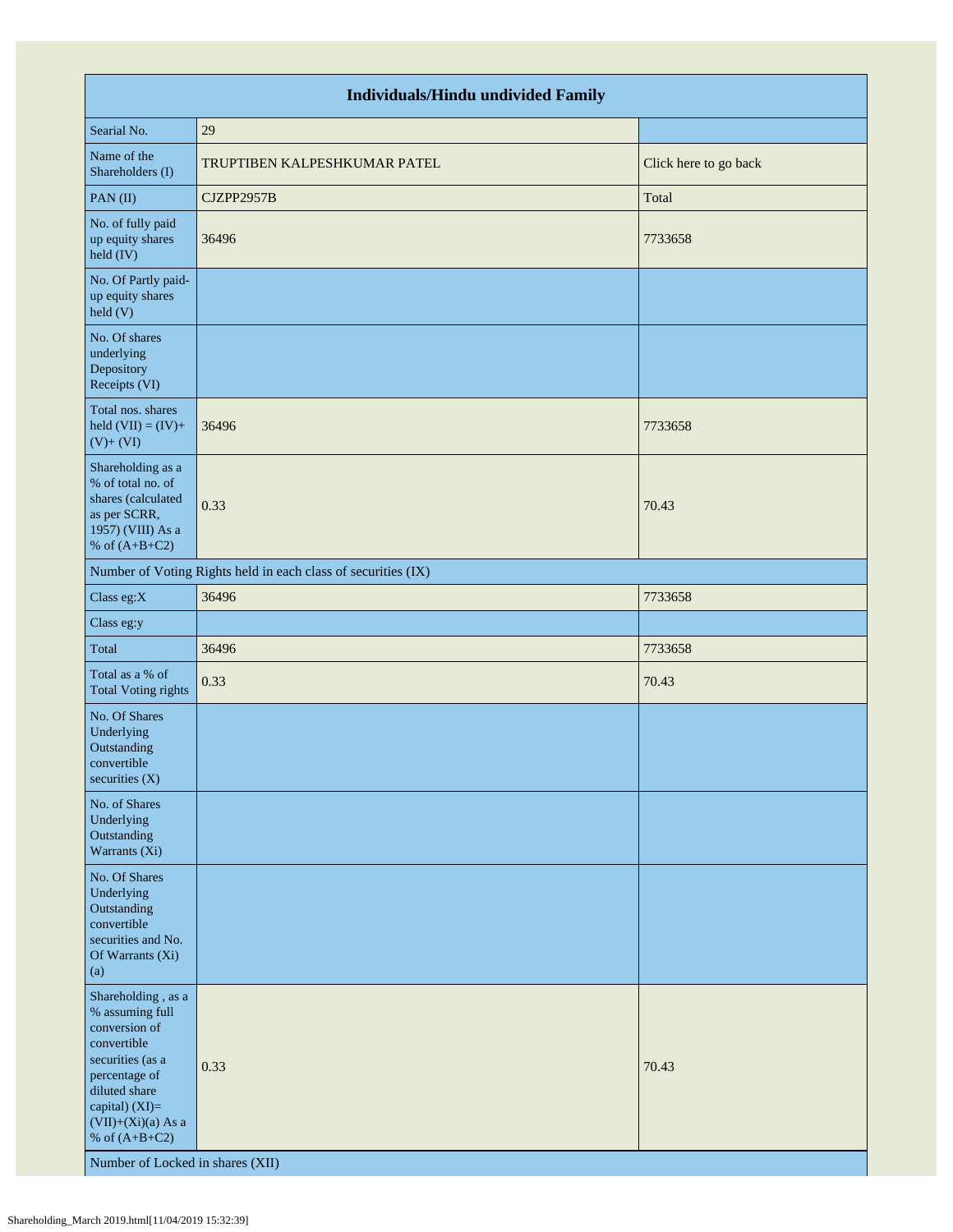| No. (a)                                                              | $\overline{0}$                                          | 507000  |  |  |  |  |
|----------------------------------------------------------------------|---------------------------------------------------------|---------|--|--|--|--|
| As a % of total<br>Shares held (b)                                   | $\mathbf{0}$                                            | 6.56    |  |  |  |  |
|                                                                      | Number of Shares pledged or otherwise encumbered (XIII) |         |  |  |  |  |
| No. $(a)$                                                            |                                                         |         |  |  |  |  |
| As a % of total<br>Shares held (b)                                   |                                                         |         |  |  |  |  |
| Number of equity<br>shares held in<br>dematerialized<br>form $(XIV)$ | 36496                                                   | 7733658 |  |  |  |  |
| Reason for not providing PAN                                         |                                                         |         |  |  |  |  |
| Reason for not<br>providing PAN                                      |                                                         |         |  |  |  |  |
| Shareholder type                                                     | <b>Promoter Group</b>                                   |         |  |  |  |  |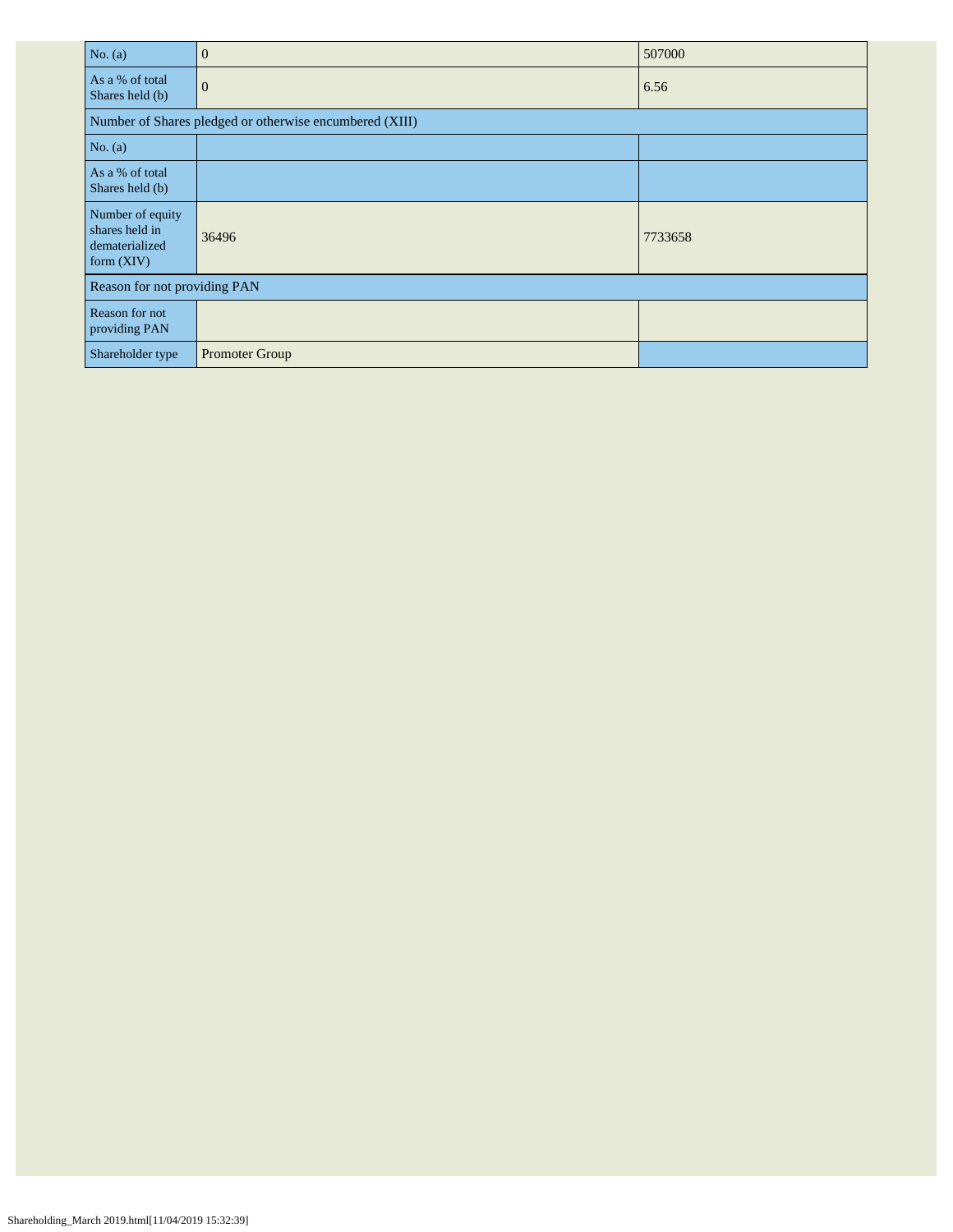| Individuals - ii. Individual shareholders holding nominal share capital in excess of Rs. 2 lakhs.                                                                                                                        |                                                               |                                        |                                     |                          |  |  |  |
|--------------------------------------------------------------------------------------------------------------------------------------------------------------------------------------------------------------------------|---------------------------------------------------------------|----------------------------------------|-------------------------------------|--------------------------|--|--|--|
| Searial No.                                                                                                                                                                                                              | $\mathbf{1}$                                                  | $\sqrt{2}$                             | $\mathfrak z$                       |                          |  |  |  |
| Name of the<br>Shareholders (I)                                                                                                                                                                                          | VINODSING NARYAANSING<br><b>RATHORE</b>                       | <b>BOSHOBY UTKARSH</b><br><b>PATEL</b> | PRIYAL BHADRESHKUMAR<br><b>SHAH</b> | Click here to go<br>back |  |  |  |
| PAN(II)                                                                                                                                                                                                                  | ADLPR3200R                                                    | AHPPP6365F                             | DLHPS8026M                          | Total                    |  |  |  |
| No. of fully paid<br>up equity shares<br>held (IV)                                                                                                                                                                       | 201000                                                        | 444000                                 | 291000                              | 936000                   |  |  |  |
| No. Of Partly paid-<br>up equity shares<br>$\text{held}$ (V)                                                                                                                                                             |                                                               |                                        |                                     |                          |  |  |  |
| No. Of shares<br>underlying<br>Depository<br>Receipts (VI)                                                                                                                                                               |                                                               |                                        |                                     |                          |  |  |  |
| Total nos. shares<br>held $(VII) = (IV) +$<br>$(V)+(VI)$                                                                                                                                                                 | 201000                                                        | 444000                                 | 291000                              | 936000                   |  |  |  |
| Shareholding as a<br>% of total no. of<br>shares (calculated<br>as per SCRR,<br>1957) (VIII) As a<br>% of $(A+B+C2)$                                                                                                     | 1.83                                                          | 4.04                                   | 2.65                                | 8.52                     |  |  |  |
|                                                                                                                                                                                                                          | Number of Voting Rights held in each class of securities (IX) |                                        |                                     |                          |  |  |  |
| Class eg: X                                                                                                                                                                                                              | 201000                                                        | 444000                                 | 291000                              | 936000                   |  |  |  |
| Class eg:y                                                                                                                                                                                                               |                                                               |                                        |                                     |                          |  |  |  |
| Total                                                                                                                                                                                                                    | 201000                                                        | 444000                                 | 291000                              | 936000                   |  |  |  |
| Total as a % of<br><b>Total Voting rights</b>                                                                                                                                                                            | 1.83                                                          | 4.04                                   | 2.65                                | 8.52                     |  |  |  |
| No. Of Shares<br>Underlying<br>Outstanding<br>convertible<br>securities (X)                                                                                                                                              |                                                               |                                        |                                     |                          |  |  |  |
| No. of Shares<br>Underlying<br>Outstanding<br>Warrants (Xi)                                                                                                                                                              |                                                               |                                        |                                     |                          |  |  |  |
| No. Of Shares<br>Underlying<br>Outstanding<br>convertible<br>securities and No.<br>Of Warrants (Xi)<br>(a)                                                                                                               |                                                               |                                        |                                     |                          |  |  |  |
| Shareholding, as a<br>% assuming full<br>conversion of<br>convertible<br>securities (as a<br>percentage of<br>diluted share<br>capital) (XI)=<br>$(VII)+(X)$ As a %<br>of $(A+B+C2)$<br>Number of Locked in shares (XII) | 1.83                                                          | 4.04                                   | 2.65                                | 8.52                     |  |  |  |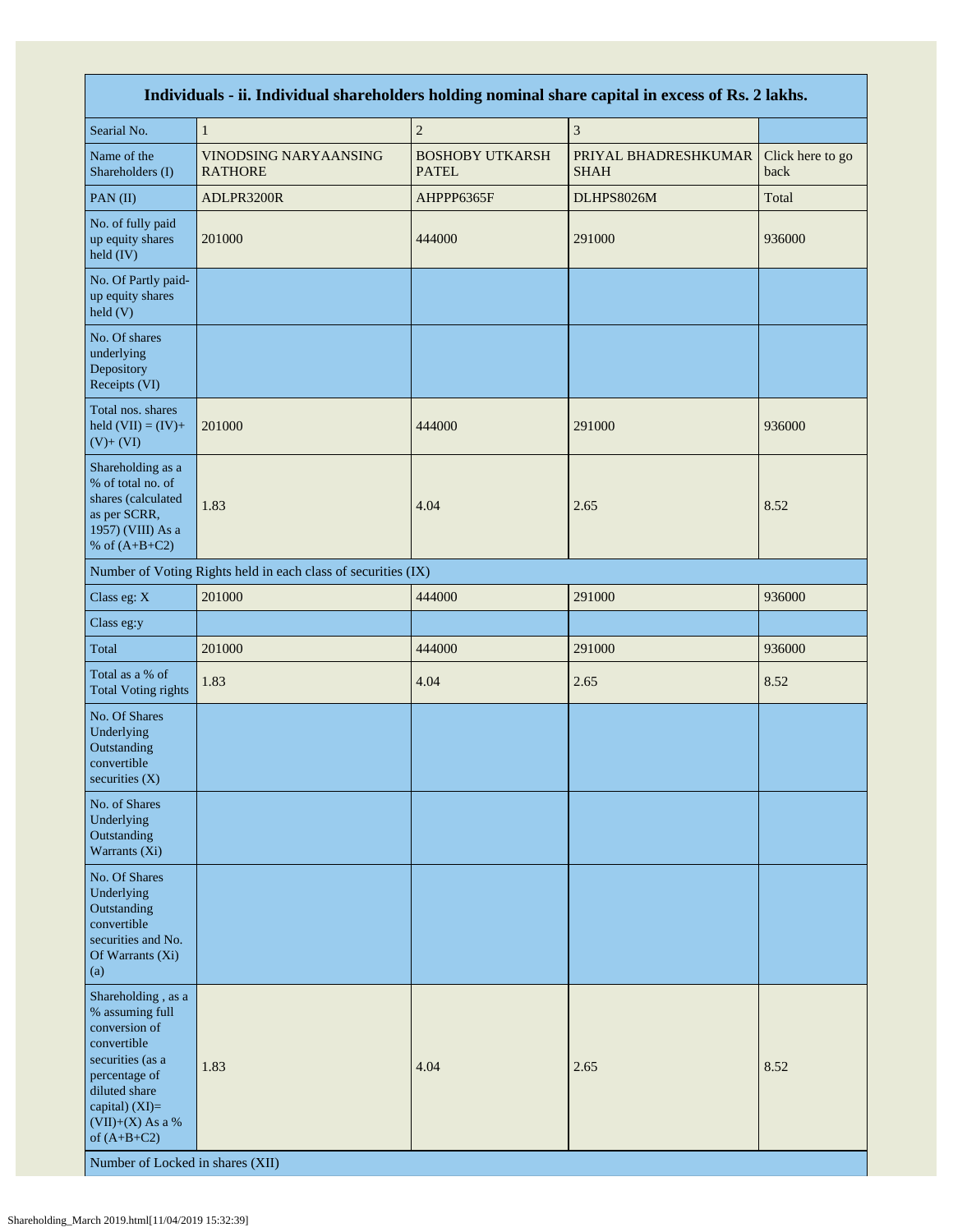| No. $(a)$                                                            |        |        |        |        |  |  |
|----------------------------------------------------------------------|--------|--------|--------|--------|--|--|
| As a % of total<br>Shares held (b)                                   |        |        |        |        |  |  |
| Number of equity<br>shares held in<br>dematerialized<br>form $(XIV)$ | 201000 | 444000 | 291000 | 936000 |  |  |
| Reason for not providing PAN                                         |        |        |        |        |  |  |
| Reason for not<br>providing PAN                                      |        |        |        |        |  |  |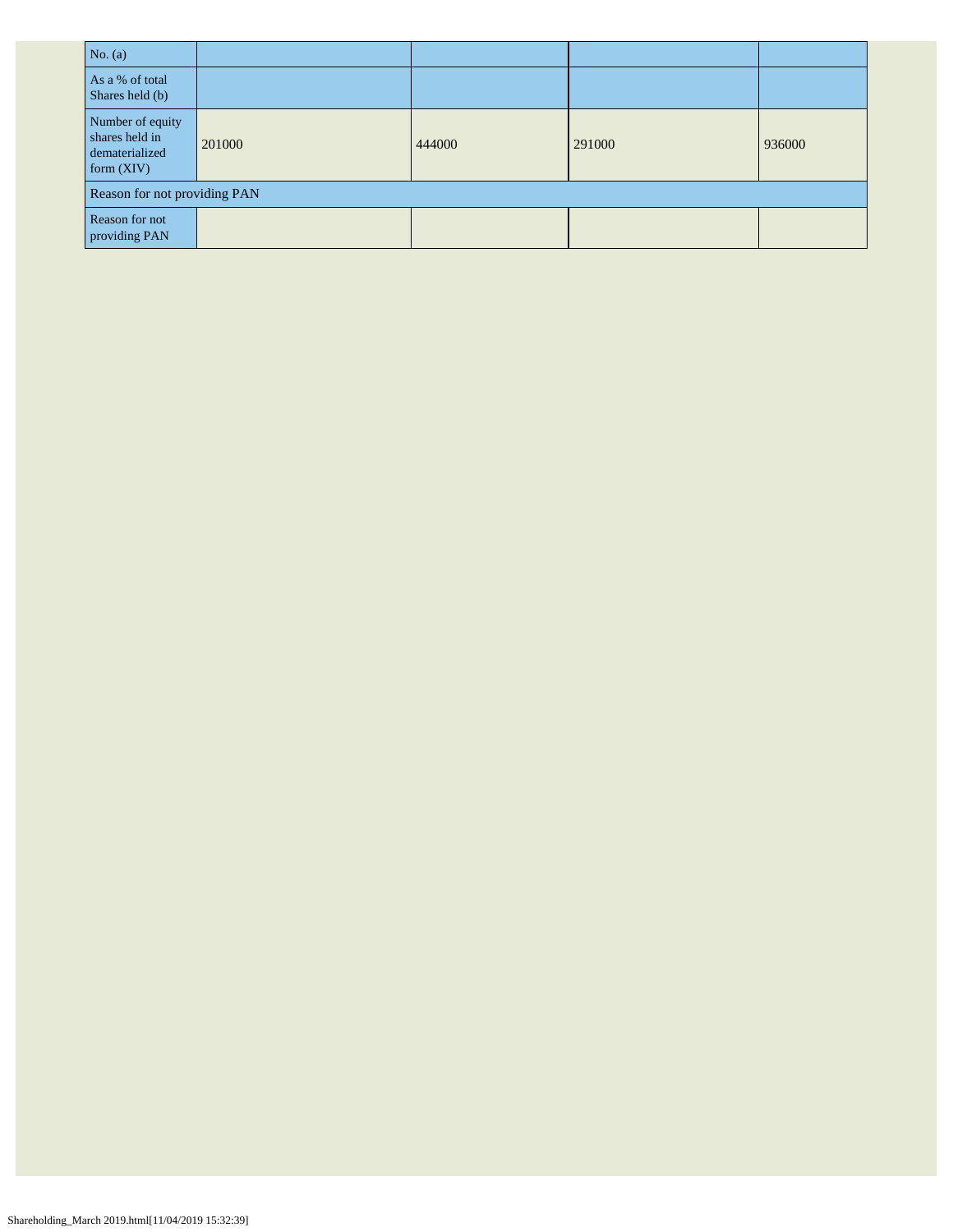| Any Other (specify)                                                                                                  |                     |                            |                              |                                              |                          |  |
|----------------------------------------------------------------------------------------------------------------------|---------------------|----------------------------|------------------------------|----------------------------------------------|--------------------------|--|
| Searial No.                                                                                                          | $\mathbf{1}$        | $\overline{c}$             | 3                            | $\overline{4}$                               |                          |  |
| Category                                                                                                             | Clearing<br>Members | <b>Bodies</b><br>Corporate | Non-Resident Indian<br>(NRI) | Non-Resident Indian (NRI)                    |                          |  |
| Category / More<br>than 1 percentage                                                                                 | Category            | Category                   | Category                     | More than 1 percentage of<br>shareholding    |                          |  |
| Name of the<br>Shareholders (I)                                                                                      |                     |                            |                              | <b>PADMANABHAN</b><br><b>BALASUBRAMANIAM</b> | Click here to go<br>back |  |
| $PAN$ (II)                                                                                                           |                     |                            |                              | AKYPB9555B                                   | Total                    |  |
| No. of the<br>Shareholders (I)                                                                                       | 2                   | 11                         | 6                            | $\mathbf{1}$                                 | 19                       |  |
| No. of fully paid<br>up equity shares<br>held (IV)                                                                   | 838                 | 135616                     | 237101                       | 138000                                       | 373555                   |  |
| No. Of Partly paid-<br>up equity shares<br>held(V)                                                                   |                     |                            |                              |                                              |                          |  |
| No. Of shares<br>underlying<br>Depository<br>Receipts (VI)                                                           |                     |                            |                              |                                              |                          |  |
| Total nos. shares<br>held $(VII) = (IV) +$<br>$(V)+(VI)$                                                             | 838                 | 135616                     | 237101                       | 138000                                       | 373555                   |  |
| Shareholding as a<br>% of total no. of<br>shares (calculated<br>as per SCRR,<br>1957) (VIII) As a<br>% of $(A+B+C2)$ | 0.01                | 1.24                       | 2.16                         | 1.26                                         | 3.41                     |  |
| Number of Voting Rights held in each class of securities (IX)                                                        |                     |                            |                              |                                              |                          |  |
| Class eg: X                                                                                                          | 838                 | 135616                     | 237101                       | 138000                                       | 373555                   |  |
| Class eg:y                                                                                                           |                     |                            |                              |                                              |                          |  |
| Total                                                                                                                | 838                 | 135616                     | 237101                       | 138000                                       | 373555                   |  |
| Total as a % of<br><b>Total Voting rights</b>                                                                        | $0.01\,$            | 1.24                       | 2.16                         | 1.26                                         | 3.41                     |  |
| No. Of Shares<br>Underlying<br>Outstanding<br>convertible<br>securities $(X)$                                        |                     |                            |                              |                                              |                          |  |
| No. of Shares<br>Underlying<br>Outstanding<br>Warrants (Xi)                                                          |                     |                            |                              |                                              |                          |  |
| No. Of Shares<br>Underlying<br>Outstanding<br>convertible<br>securities and No.<br>Of Warrants (Xi)<br>(a)           |                     |                            |                              |                                              |                          |  |
| Shareholding, as a<br>% assuming full<br>conversion of<br>convertible                                                |                     |                            |                              |                                              |                          |  |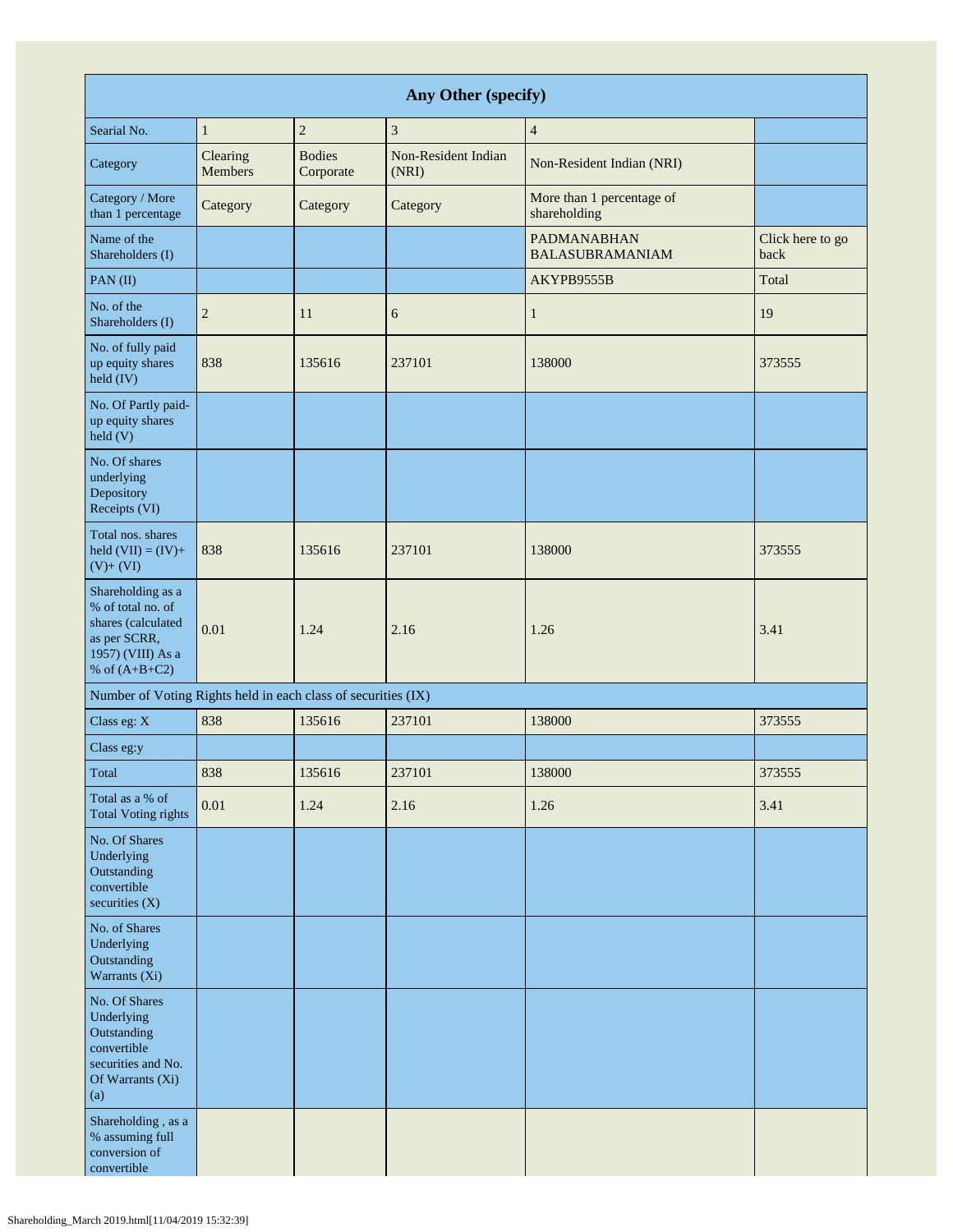| securities (as a<br>percentage of<br>diluted share<br>capital) $(XI)=$<br>$(VII)+(X)$ As a %<br>of $(A+B+C2)$ | 0.01 | 1.24   | 2.16   | 1.26   | 3.41   |  |  |
|---------------------------------------------------------------------------------------------------------------|------|--------|--------|--------|--------|--|--|
| Number of Locked in shares (XII)                                                                              |      |        |        |        |        |  |  |
| No. $(a)$                                                                                                     |      |        |        |        |        |  |  |
| As a % of total<br>Shares held (b)                                                                            |      |        |        |        |        |  |  |
| Number of equity<br>shares held in<br>dematerialized<br>form $(XIV)$                                          | 838  | 135616 | 237101 | 138000 | 373555 |  |  |
| Reason for not providing PAN                                                                                  |      |        |        |        |        |  |  |
| Reason for not<br>providing PAN                                                                               |      |        |        |        |        |  |  |